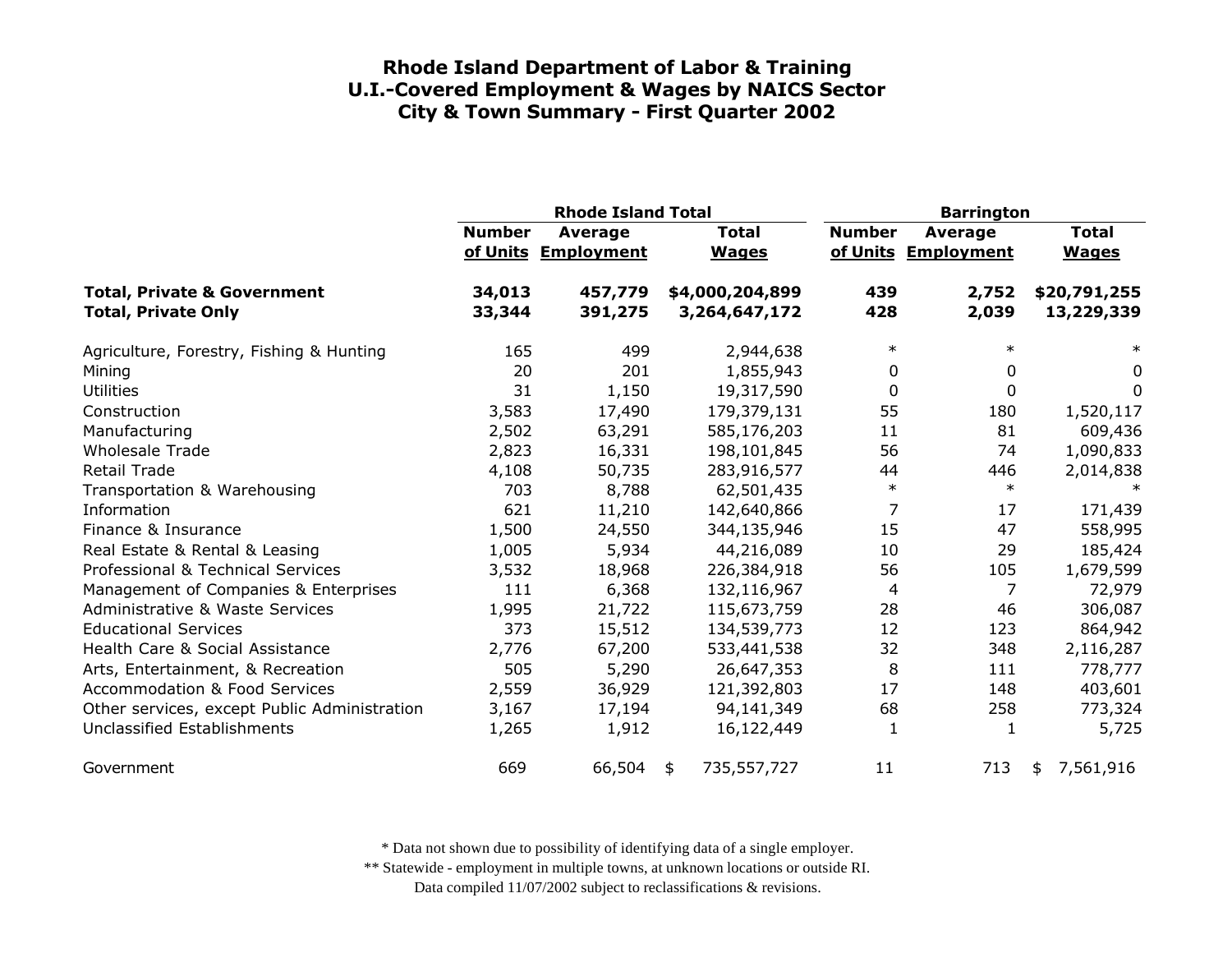|                                                                      | <b>Bristol</b> |                                |                              | <b>Burrillville</b> |                                       |                                  |  |
|----------------------------------------------------------------------|----------------|--------------------------------|------------------------------|---------------------|---------------------------------------|----------------------------------|--|
|                                                                      | <b>Number</b>  | Average<br>of Units Employment | <b>Total</b><br><b>Wages</b> | <b>Number</b>       | <b>Average</b><br>of Units Employment | <b>Total</b><br><b>Wages</b>     |  |
| <b>Total, Private &amp; Government</b><br><b>Total, Private Only</b> | 557<br>543     | 6,508<br>5,624                 | \$45,702,281<br>37,847,057   | 280<br>264          | 2,215                                 | 2,859 \$21,392,749<br>16,636,457 |  |
| Agriculture, Forestry, Fishing & Hunting                             | $\ast$         | $\ast$                         | $\ast$                       | $\ast$              | $\ast$                                | $\ast$                           |  |
| Mining                                                               | 0              | 0                              | 0                            | 0                   | 0                                     | 0                                |  |
| <b>Utilities</b>                                                     | 0              | 0                              | $\mathbf{0}$                 | $\ast$              | $\ast$                                | $\ast$                           |  |
| Construction                                                         | 85             | 347                            | 2,841,083                    | 52                  | 178                                   | 1,543,953                        |  |
| Manufacturing                                                        | 73             | 1,398                          | 11,541,238                   | 22                  | 570                                   | 5,163,503                        |  |
| <b>Wholesale Trade</b>                                               | 36             | 121                            | 1,533,225                    | 30                  | 117                                   | 2,440,542                        |  |
| <b>Retail Trade</b>                                                  | 66             | 658                            | 3,298,827                    | 21                  | 166                                   | 657,508                          |  |
| Transportation & Warehousing                                         | 10             | 36                             | 272,299                      | 4                   | 24                                    | 390,548                          |  |
| Information                                                          | 4              | 67                             | 505,137                      | 4                   | 17                                    | 76,467                           |  |
| Finance & Insurance                                                  | 19             | 139                            | 1,354,852                    | 4                   | 14                                    | 101,760                          |  |
| Real Estate & Rental & Leasing                                       | 18             | 56                             | 271,787                      | 8                   | 13                                    | 72,921                           |  |
| Professional & Technical Services                                    | 39             | 98                             | 735,833                      | 17                  | 47                                    | 461,236                          |  |
| Management of Companies & Enterprises                                | $\ast$         | $\ast$                         | $\ast$                       | $\ast$              | $\ast$                                | $\ast$                           |  |
| <b>Administrative &amp; Waste Services</b>                           | 31             | 98                             | 710,537                      | 15                  | 20                                    | 86,464                           |  |
| <b>Educational Services</b>                                          | 8              | 973                            | 7,461,141                    | $\ast$              | $\ast$                                |                                  |  |
| Health Care & Social Assistance                                      | 34             | 814                            | 4,384,969                    | 20                  | 523                                   | 2,697,622                        |  |
| Arts, Entertainment, & Recreation                                    | 16             | 63                             | 214,005                      | 6                   | 17                                    | 54,955                           |  |
| <b>Accommodation &amp; Food Services</b>                             | 44             | 527                            | 1,465,499                    | 22                  | 313                                   | 914,940                          |  |
| Other services, except Public Administration                         | 58             | 216                            | 1,106,530                    | 30                  | 95                                    | 533,719                          |  |
| Unclassified Establishments                                          | $\Omega$       | 0                              | 0                            | 1                   | 5                                     | 11,190                           |  |
| Government                                                           | 14             | 884                            | 7,855,224<br>\$              | 16                  | 644                                   | 4,756,292<br>\$                  |  |

\* Data not shown due to possibility of identifying data of a single employer.

\*\* Statewide - employment in multiple towns, at unknown locations or outside RI.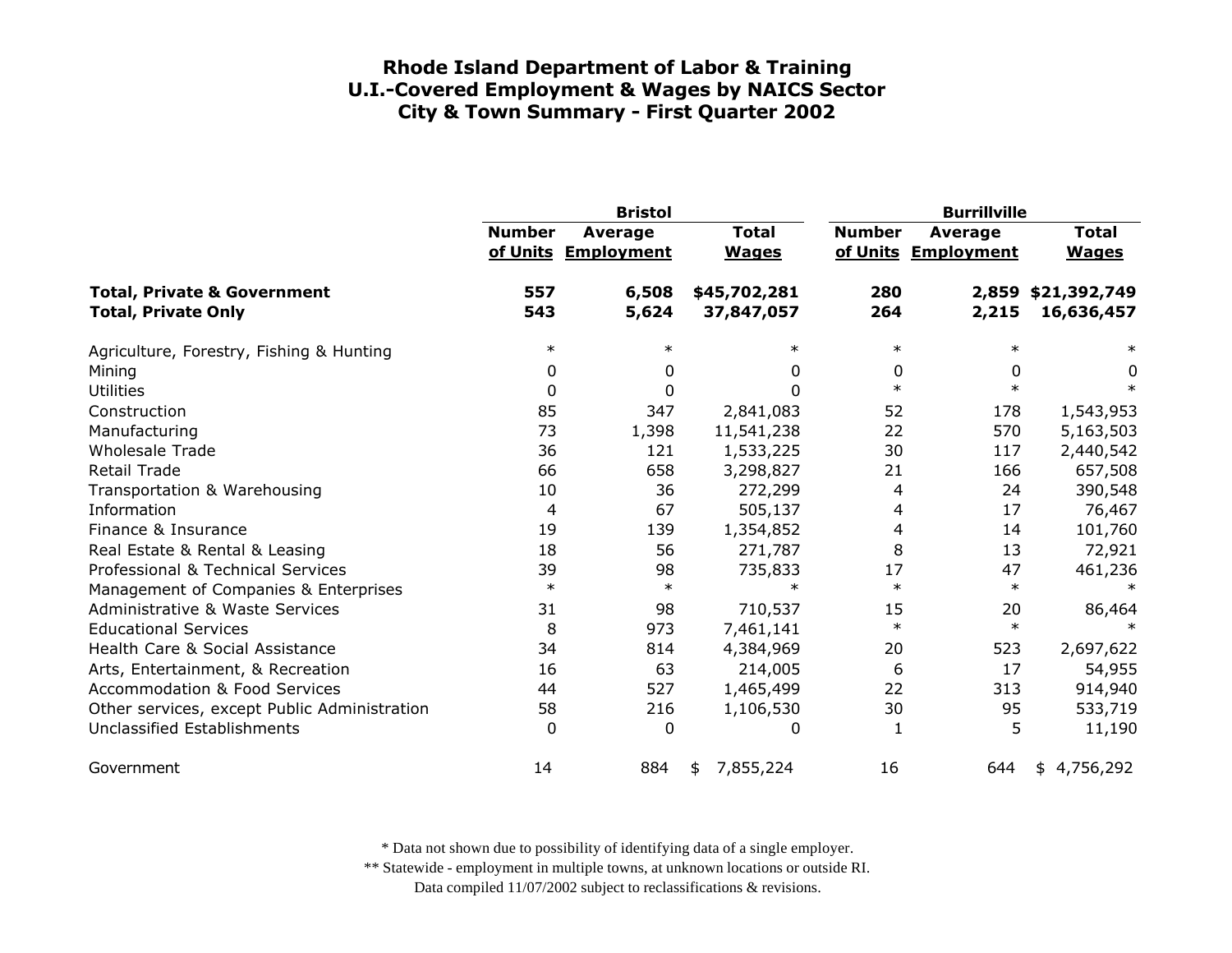|                                                                      |               | <b>Central Falls</b>           |                                  | Charlestown   |                                       |                                |
|----------------------------------------------------------------------|---------------|--------------------------------|----------------------------------|---------------|---------------------------------------|--------------------------------|
|                                                                      | <b>Number</b> | Average<br>of Units Employment | <b>Total</b><br><b>Wages</b>     | <b>Number</b> | <b>Average</b><br>of Units Employment | <b>Total</b><br><b>Wages</b>   |
| <b>Total, Private &amp; Government</b><br><b>Total, Private Only</b> | 257<br>246    | 2,950                          | 3,765 \$28,213,390<br>19,262,486 | 208<br>195    | 1,181                                 | 1,340 \$9,486,776<br>8,049,122 |
| Agriculture, Forestry, Fishing & Hunting                             | 0             | 0                              | 0                                | $\ast$        | $\ast$                                | $\ast$                         |
| Mining                                                               | 0             | 0                              | 0                                | $\ast$        | $\ast$                                | $\ast$                         |
| <b>Utilities</b>                                                     | 0             | 0                              |                                  | 0             | 0                                     | 0                              |
| Construction                                                         | 28            | 152                            | 1,278,824                        | 44            | 154                                   | 1,246,356                      |
| Manufacturing                                                        | 43            | 1,318                          | 10,141,797                       | 6             | 351                                   | 2,870,498                      |
| <b>Wholesale Trade</b>                                               | 13            | 138                            | 1,052,503                        | 11            | 35                                    | 461,099                        |
| Retail Trade                                                         | 35            | 299                            | 1,435,648                        | 24            | 123                                   | 635,441                        |
| Transportation & Warehousing                                         | 7             | 25                             | 129,379                          | 4             | 115                                   | 407,932                        |
| Information                                                          | 0             | 0                              | <sup>0</sup>                     | 4             | 16                                    | 81,905                         |
| Finance & Insurance                                                  | 9             | 76                             | 486,485                          | 5             | 22                                    | 309,129                        |
| Real Estate & Rental & Leasing                                       | 8             | 51                             | 355,935                          | 9             | 19                                    | 128,980                        |
| Professional & Technical Services                                    |               | 18                             | 182,121                          | 19            | 26                                    | 188,350                        |
| Management of Companies & Enterprises                                | 0             | 0                              | $\Omega$                         | $\ast$        | $\ast$                                | $\ast$                         |
| Administrative & Waste Services                                      | 8             | 132                            | 958,459                          | 9             | 23                                    | 176,070                        |
| <b>Educational Services</b>                                          | $\mathbf{0}$  | $\mathbf 0$                    | $\Omega$                         | 0             | 0                                     | 0                              |
| Health Care & Social Assistance                                      | 19            | 284                            | 1,676,386                        | 14            | 139                                   | 958,558                        |
| Arts, Entertainment, & Recreation                                    | $\ast$        | $\ast$                         | $\ast$                           | 5             | 4                                     | 11,562                         |
| <b>Accommodation &amp; Food Services</b>                             | 36            | 291                            | 771,028                          | 20            | 92                                    | 287,130                        |
| Other services, except Public Administration                         | 31            | 161                            | 790,151                          | 16            | 59                                    | 266,115                        |
| Unclassified Establishments                                          | $\ast$        | $\ast$                         | $^\ast$                          | 0             | $\Omega$                              | $\Omega$                       |
| Government                                                           | 11            | 815                            | \$8,950,904                      | 13            | 156                                   | \$1,437,654                    |

\* Data not shown due to possibility of identifying data of a single employer.

\*\* Statewide - employment in multiple towns, at unknown locations or outside RI.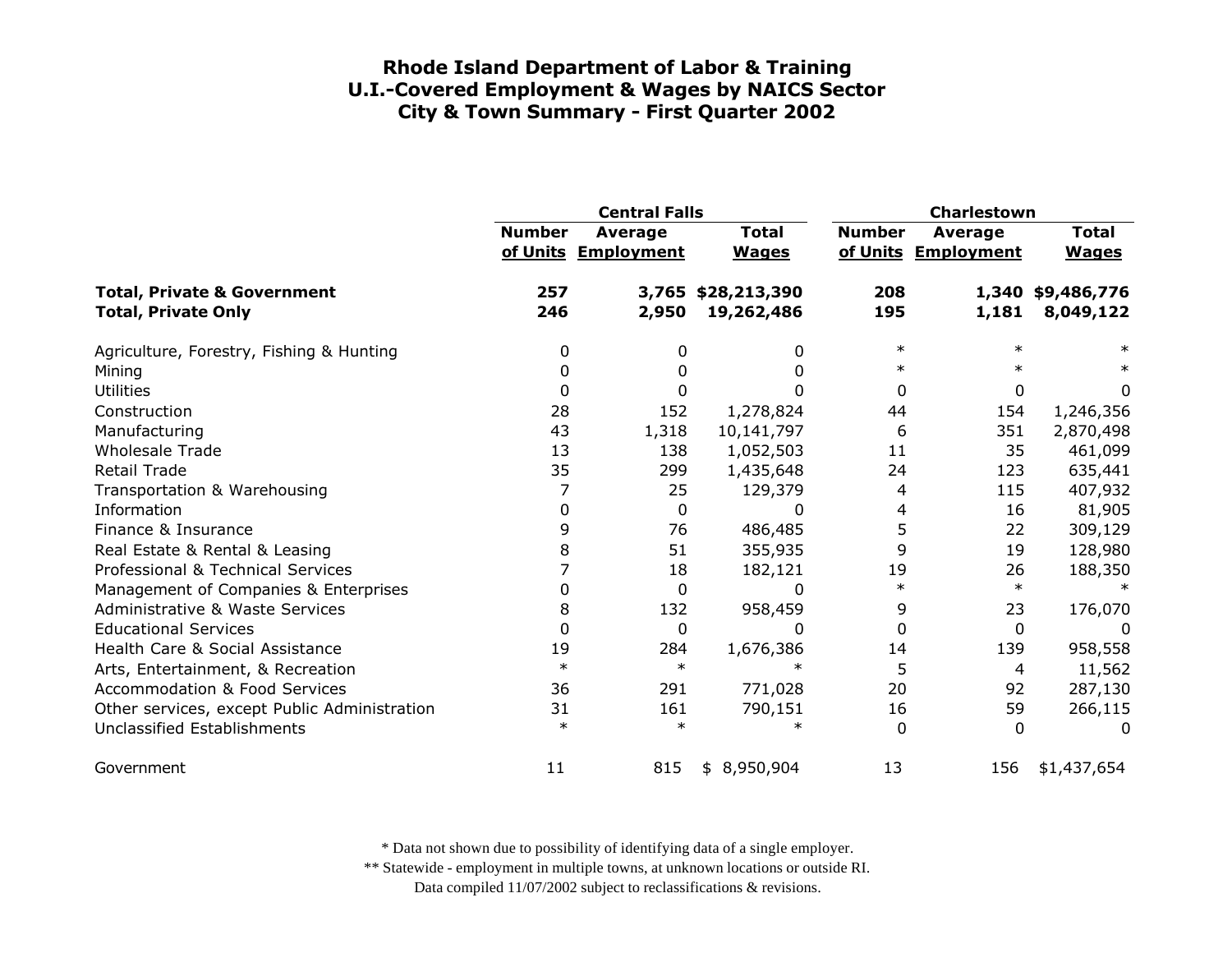|                                                                      | Coventry      |                                |                                  | <b>Cranston</b> |                                |                                     |
|----------------------------------------------------------------------|---------------|--------------------------------|----------------------------------|-----------------|--------------------------------|-------------------------------------|
|                                                                      | <b>Number</b> | Average<br>of Units Employment | <b>Total</b><br><b>Wages</b>     | <b>Number</b>   | Average<br>of Units Employment | <b>Total</b><br><b>Wages</b>        |
| <b>Total, Private &amp; Government</b><br><b>Total, Private Only</b> | 686<br>665    | 5,582                          | 6,952 \$48,173,501<br>36,570,894 | 2,376<br>2,356  | 27,660                         | 35,206 \$300,568,775<br>208,878,002 |
| Agriculture, Forestry, Fishing & Hunting                             | $\ast$        | $\ast$                         | $\ast$                           | 6               | 7                              | 56,129                              |
| Mining                                                               | 0             | 0                              | 0                                | $\ast$          | $\ast$                         |                                     |
| <b>Utilities</b>                                                     | 0             | 0                              | $\Omega$                         | $\ast$          | $\ast$                         | $\ast$                              |
| Construction                                                         | 123           | 483                            | 3,786,400                        | 269             | 1,609                          | 18,127,549                          |
| Manufacturing                                                        | 56            | 1,025                          | 11,310,953                       | 228             | 5,909                          | 52,987,477                          |
| <b>Wholesale Trade</b>                                               | 60            | 243                            | 2,350,922                        | 194             | 1,529                          | 17,852,111                          |
| <b>Retail Trade</b>                                                  | 90            | 1,146                          | 5,993,519                        | 303             | 3,920                          | 20,483,843                          |
| Transportation & Warehousing                                         | 15            | 153                            | 756,725                          | 62              | 658                            | 5,609,285                           |
| Information                                                          | 7             | 16                             | 133,424                          | 33              | 1,056                          | 13,728,995                          |
| Finance & Insurance                                                  | 18            | 142                            | 1,062,888                        | 129             | 942                            | 8,905,935                           |
| Real Estate & Rental & Leasing                                       | 19            | 63                             | 379,434                          | 69              | 510                            | 3,356,580                           |
| Professional & Technical Services                                    | 55            | 151                            | 1,501,347                        | 222             | 1,459                          | 13,928,982                          |
| Management of Companies & Enterprises                                | 0             | 0                              | 0                                | $\overline{7}$  | 149                            | 1,233,694                           |
| <b>Administrative &amp; Waste Services</b>                           | 46            | 74                             | 397,745                          | 135             | 2,297                          | 11,887,173                          |
| <b>Educational Services</b>                                          | 7             | 110                            | 507,577                          | 26              | 241                            | 1,161,919                           |
| Health Care & Social Assistance                                      | 36            | 839                            | 4,533,870                        | 245             | 3,206                          | 21,909,708                          |
| Arts, Entertainment, & Recreation                                    | 6             | 15                             | 103,046                          | 23              | 201                            | 836,845                             |
| <b>Accommodation &amp; Food Services</b>                             | 54            | 827                            | 2,194,764                        | 154             | 2,340                          | 7,815,261                           |
| Other services, except Public Administration                         | 66            | 274                            | 1,420,046                        | 234             | 1,555                          | 8,277,386                           |
| Unclassified Establishments                                          | $\ast$        | $\ast$                         | $\ast$                           | 14              | 42                             | 420,434                             |
| Government                                                           | 21            | 1,370                          | \$11,602,607                     | 20              | 7,546                          | \$91,690,773                        |

\* Data not shown due to possibility of identifying data of a single employer.

\*\* Statewide - employment in multiple towns, at unknown locations or outside RI.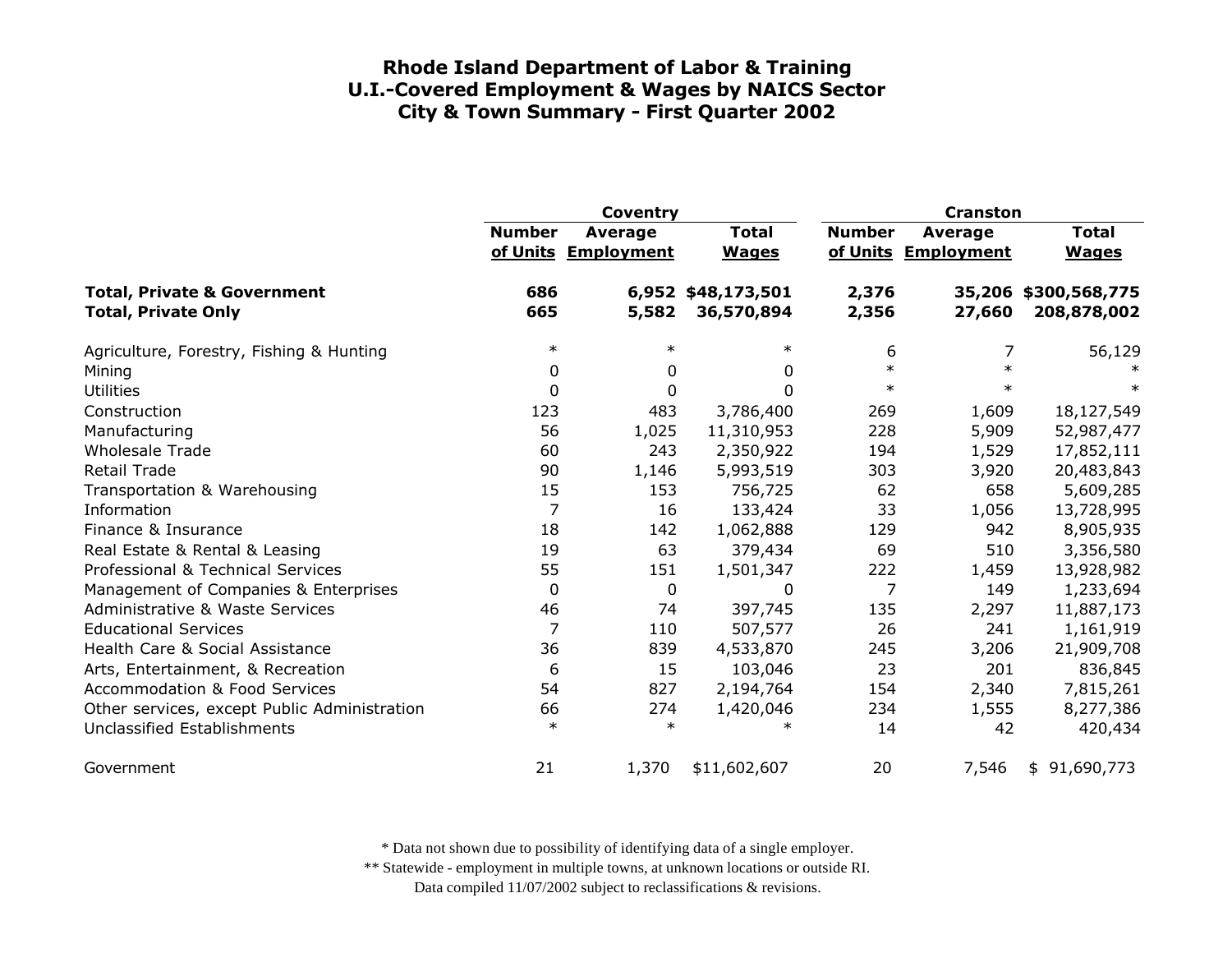|                                                                      | <b>Cumberland</b> |                                       |                                  | <b>East Greenwich</b> |                                |                                  |
|----------------------------------------------------------------------|-------------------|---------------------------------------|----------------------------------|-----------------------|--------------------------------|----------------------------------|
|                                                                      | <b>Number</b>     | <b>Average</b><br>of Units Employment | <b>Total</b><br><b>Wages</b>     | <b>Number</b>         | Average<br>of Units Employment | <b>Total</b><br><b>Wages</b>     |
| <b>Total, Private &amp; Government</b><br><b>Total, Private Only</b> | 765<br>749        | 6,874                                 | 8,252 \$52,047,956<br>47,109,454 | 694<br>678            | 6,053                          | 6,723 \$57,074,724<br>50,279,817 |
| Agriculture, Forestry, Fishing & Hunting                             | $\ast$            | $\ast$                                | $\ast$                           | $\ast$                | $\ast$                         | $\ast$                           |
| Mining                                                               | $\ast$            | $\ast$                                | $\ast$                           | 0                     | 0                              | 0                                |
| <b>Utilities</b>                                                     | $\ast$            | $\ast$                                | $\ast$                           | 0                     | $\Omega$                       | 0                                |
| Construction                                                         | 111               | 652                                   | 6,440,587                        | 55                    | 318                            | 3,187,268                        |
| Manufacturing                                                        | 51                | 1,596                                 | 12,620,915                       | 25                    | 1,605                          | 17,045,727                       |
| <b>Wholesale Trade</b>                                               | 87                | 320                                   | 3,756,752                        | 92                    | 357                            | 5,334,189                        |
| <b>Retail Trade</b>                                                  | 86                | 1,035                                 | 4,768,325                        | 75                    | 741                            | 5,018,172                        |
| Transportation & Warehousing                                         | 22                | 496                                   | 4,607,569                        | 8                     | 56                             | 156,625                          |
| Information                                                          | 11                | 69                                    | 429,628                          | 27                    | 65                             | 698,613                          |
| Finance & Insurance                                                  | 33                | 141                                   | 1,225,293                        | 47                    | 477                            | 5,180,439                        |
| Real Estate & Rental & Leasing                                       | 25                | 83                                    | 484,220                          | 28                    | 135                            | 816,969                          |
| Professional & Technical Services                                    | 56                | 206                                   | 2,085,504                        | 99                    | 360                            | 3,794,901                        |
| Management of Companies & Enterprises                                | $\ast$            | $\ast$                                | $\ast$                           | $\ast$                | $\ast$                         | ∗                                |
| <b>Administrative &amp; Waste Services</b>                           | 43                | 207                                   | 1,148,455                        | 32                    | 148                            | 1,045,687                        |
| <b>Educational Services</b>                                          | 11                | 77                                    | 289,400                          | 10                    | 179                            | 1,026,182                        |
| Health Care & Social Assistance                                      | 61                | 1,015                                 | 5,852,179                        | 59                    | 563                            | 2,832,509                        |
| Arts, Entertainment, & Recreation                                    | 10                | 73                                    | 286,287                          | 12                    | 60                             | 168,269                          |
| <b>Accommodation &amp; Food Services</b>                             | 45                | 549                                   | 1,405,927                        | 47                    | 717                            | 2,219,646                        |
| Other services, except Public Administration                         | 89                | 329                                   | 1,512,970                        | 56                    | 260                            | 1,726,054                        |
| Unclassified Establishments                                          | 3                 | 3                                     | 18,631                           | $\mathbf{1}$          | 2                              | 2,308                            |
| Government                                                           | 16                | 1,378                                 | \$4,938,502                      | 16                    | 670                            | \$6,794,907                      |

\* Data not shown due to possibility of identifying data of a single employer.

\*\* Statewide - employment in multiple towns, at unknown locations or outside RI.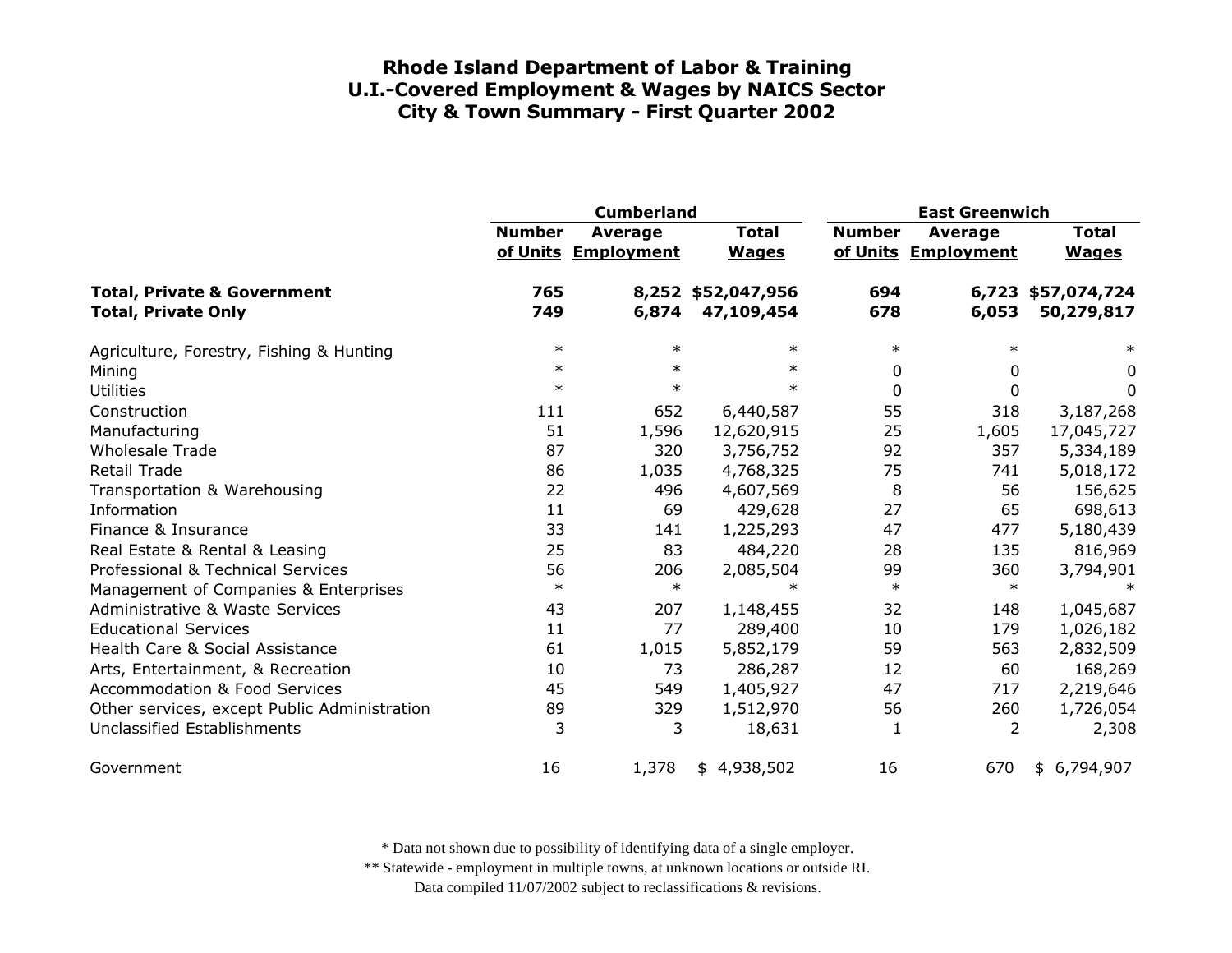|                                                                      | <b>East Providence</b> |                                |                                     | <b>Exeter</b> |                                       |                              |
|----------------------------------------------------------------------|------------------------|--------------------------------|-------------------------------------|---------------|---------------------------------------|------------------------------|
|                                                                      | <b>Number</b>          | Average<br>of Units Employment | <b>Total</b><br><b>Wages</b>        | <b>Number</b> | <b>Average</b><br>of Units Employment | <b>Total</b><br><b>Wages</b> |
| <b>Total, Private &amp; Government</b><br><b>Total, Private Only</b> | 1,434<br>1,418         | 21,064                         | 22,901 \$190,207,258<br>173,857,881 | 124<br>121    | 773                                   | 831 \$4,585,946<br>4,346,767 |
| Agriculture, Forestry, Fishing & Hunting                             | $\ast$                 | $\ast$                         | $\ast$                              | 7             | 49                                    | 281,107                      |
| Mining                                                               | 0                      | 0                              | 0                                   | 0             | 0                                     | 0                            |
| <b>Utilities</b>                                                     | 0                      | 0                              |                                     | 0             | 0                                     | $\Omega$                     |
| Construction                                                         | 194                    | 1,080                          | 12,617,113                          | 25            | 45                                    | 344,941                      |
| Manufacturing                                                        | 133                    | 3,873                          | 35,290,224                          | 7             | 144                                   | 1,247,980                    |
| <b>Wholesale Trade</b>                                               | 130                    | 1,812                          | 21,402,964                          | 8             | 67                                    | 446,039                      |
| <b>Retail Trade</b>                                                  | 152                    | 2,170                          | 13,594,893                          | 9             | 56                                    | 278,037                      |
| Transportation & Warehousing                                         | 31                     | 121                            | 1,075,058                           | $\ast$        | $\ast$                                |                              |
| Information                                                          | 18                     | 528                            | 6,048,728                           | $\ast$        | $\ast$                                |                              |
| Finance & Insurance                                                  | 99                     | 2,258                          | 23,838,962                          | 0             | 0                                     | 0                            |
| Real Estate & Rental & Leasing                                       | 41                     | 203                            | 1,507,796                           | 5             | 4                                     | 37,500                       |
| Professional & Technical Services                                    | 140                    | 1,368                          | 13,653,916                          | 13            | 29                                    | 312,177                      |
| Management of Companies & Enterprises                                | 6                      | 93                             | 739,054                             | 0             | $\mathbf{0}$                          | $\Omega$                     |
| <b>Administrative &amp; Waste Services</b>                           | 85                     | 957                            | 4,514,617                           | 13            | 24                                    | 171,968                      |
| <b>Educational Services</b>                                          | 15                     | 589                            | 4,025,205                           | $\ast$        | $\ast$                                |                              |
| Health Care & Social Assistance                                      | 126                    | 3,516                          | 25,761,088                          | 8             | 86                                    | 421,235                      |
| Arts, Entertainment, & Recreation                                    | 19                     | 401                            | 1,381,487                           | $\ast$        | $\ast$                                |                              |
| <b>Accommodation &amp; Food Services</b>                             | 92                     | 1,330                          | 3,859,072                           | 7             | 64                                    | 151,200                      |
| Other services, except Public Administration                         | 131                    | 741                            | 4,331,518                           | 9             | 22                                    | 71,524                       |
| Unclassified Establishments                                          | $\ast$                 | $\ast$                         | $\ast$                              | $\mathbf{1}$  | 10                                    | 54,600                       |
| Government                                                           | 16                     | 1,837                          | \$16,349,377                        | 3             | 57                                    | 239,179<br>\$                |

\* Data not shown due to possibility of identifying data of a single employer.

\*\* Statewide - employment in multiple towns, at unknown locations or outside RI.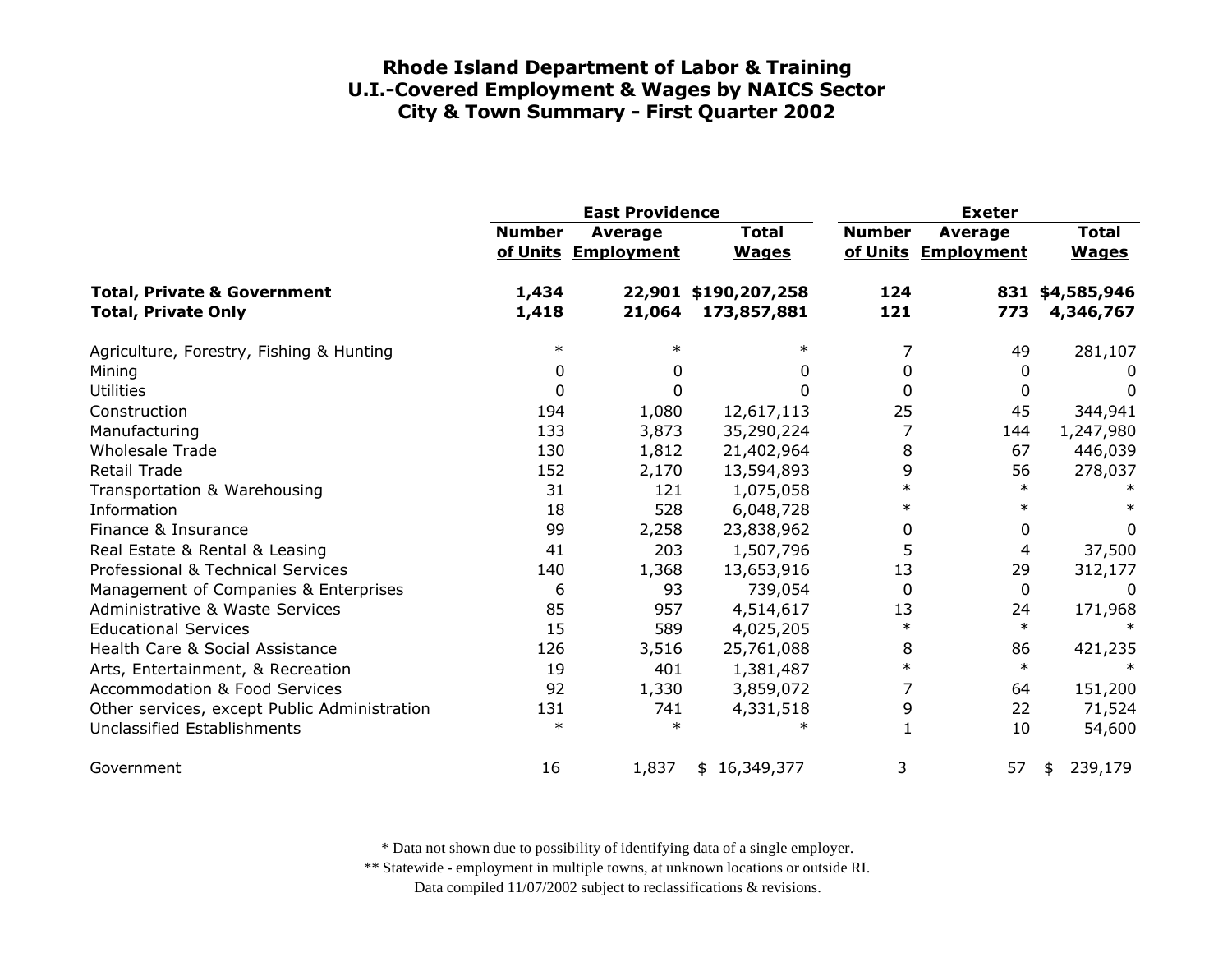|                                                                      |               | <b>Foster</b>                         |                              | Glocester      |                                       |                                |
|----------------------------------------------------------------------|---------------|---------------------------------------|------------------------------|----------------|---------------------------------------|--------------------------------|
|                                                                      | <b>Number</b> | <b>Average</b><br>of Units Employment | <b>Total</b><br><b>Wages</b> | <b>Number</b>  | <b>Average</b><br>of Units Employment | <b>Total</b><br><b>Wages</b>   |
| <b>Total, Private &amp; Government</b><br><b>Total, Private Only</b> | 99<br>92      | 363                                   | 484 \$2,587,837<br>1,790,876 | 171<br>157     | 907                                   | 1,358 \$8,944,194<br>5,245,145 |
| Agriculture, Forestry, Fishing & Hunting                             | 5             | 20                                    | 78,306                       | 5              | 7                                     | 22,087                         |
| Mining                                                               | 0             | 0                                     | O                            | $\ast$         | $\ast$                                |                                |
| <b>Utilities</b>                                                     | 0             | 0                                     | 0                            | $\ast$         | $\ast$                                |                                |
| Construction                                                         | 17            | 32                                    | 266,680                      | 36             | 93                                    | 713,893                        |
| Manufacturing                                                        | 4             | 22                                    | 147,600                      | 4              | 22                                    | 177,930                        |
| <b>Wholesale Trade</b>                                               | 8             | 27                                    | 306,725                      | 9              | 13                                    | 141,281                        |
| <b>Retail Trade</b>                                                  | 8             | 23                                    | 80,398                       | 20             | 200                                   | 777,348                        |
| Transportation & Warehousing                                         | $\ast$        | $\ast$                                | $\ast$                       | 9              | 43                                    | 189,366                        |
| Information                                                          | 4             | 16                                    | 88,488                       | 5              | 59                                    | 465,848                        |
| Finance & Insurance                                                  | 0             | 0                                     | 0                            | 6              | 22                                    | 296,346                        |
| Real Estate & Rental & Leasing                                       | $\ast$        | $\ast$                                |                              | $\mathbf{0}$   | 0                                     | 0                              |
| Professional & Technical Services                                    | 13            | 20                                    | 153,678                      | 8              | 37                                    | 90,501                         |
| Management of Companies & Enterprises                                | 0             | 0                                     | 0                            | $\Omega$       | 0                                     | $\Omega$                       |
| <b>Administrative &amp; Waste Services</b>                           | 11            | 11                                    | 35,709                       | 11             | 23                                    | 95,677                         |
| <b>Educational Services</b>                                          | 0             | 0                                     | 0                            | $\ast$         | $\ast$                                |                                |
| Health Care & Social Assistance                                      | 6             | 58                                    | 308,405                      | 10             | 266                                   | 1,782,683                      |
| Arts, Entertainment, & Recreation                                    | $\ast$        | $\ast$                                | $\ast$                       | $\ast$         | $\ast$                                |                                |
| <b>Accommodation &amp; Food Services</b>                             | 7             | 67                                    | 88,037                       | 13             | 73                                    | 197,801                        |
| Other services, except Public Administration                         | 4             | 13                                    | 23,752                       | 14             | 32                                    | 186,370                        |
| Unclassified Establishments                                          |               | 0                                     | 1,400                        | $\overline{2}$ | 5                                     | 15,286                         |
| Government                                                           | 7             | 121                                   | 796,961<br>\$                | 14             | 451                                   | \$3,699,049                    |

\* Data not shown due to possibility of identifying data of a single employer.

\*\* Statewide - employment in multiple towns, at unknown locations or outside RI.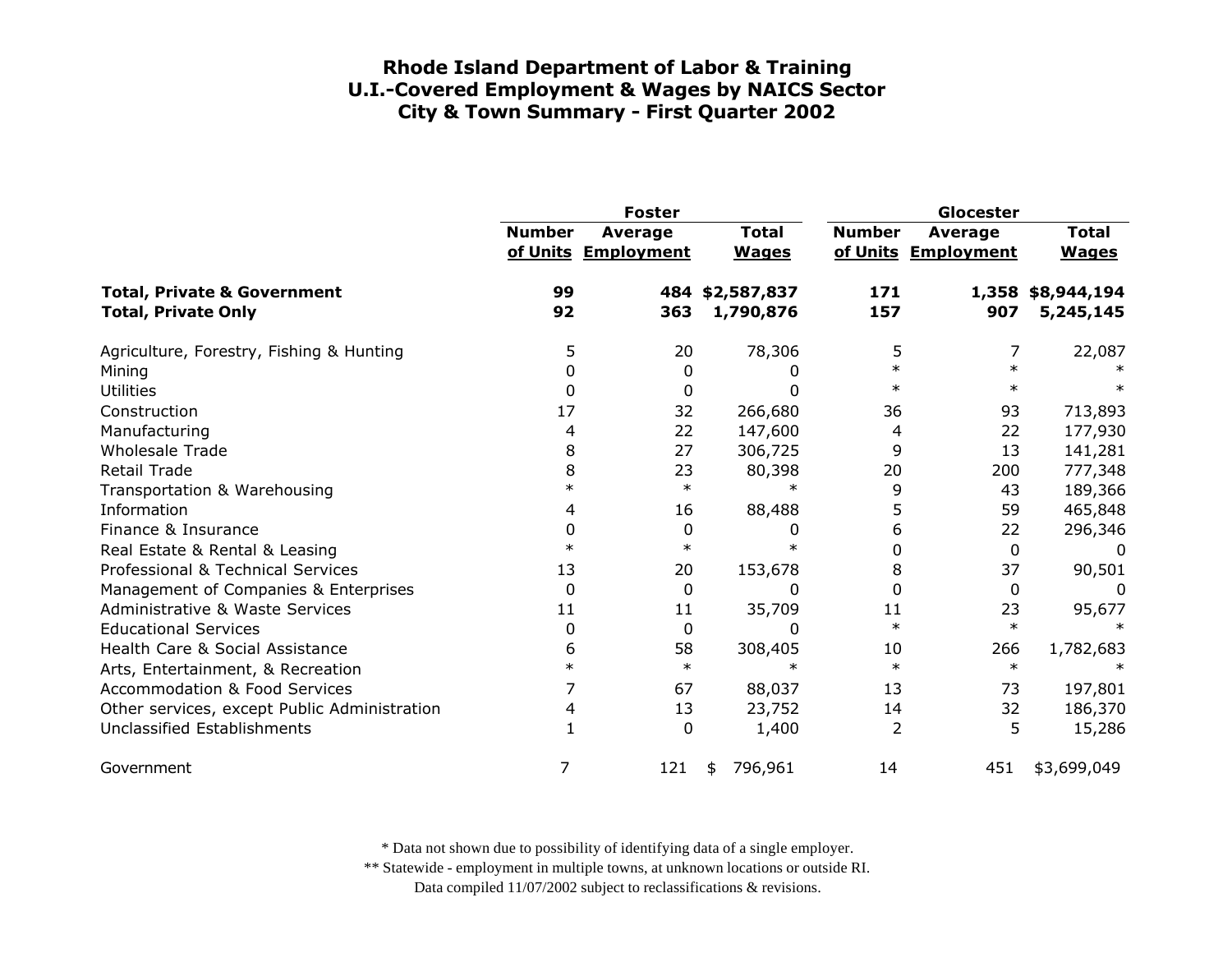|                                                                      |               | Hopkinton                      |                                | <b>Jamestown</b> |                                       |                                |
|----------------------------------------------------------------------|---------------|--------------------------------|--------------------------------|------------------|---------------------------------------|--------------------------------|
|                                                                      | <b>Number</b> | Average<br>of Units Employment | <b>Total</b><br><b>Wages</b>   | <b>Number</b>    | <b>Average</b><br>of Units Employment | <b>Total</b><br><b>Wages</b>   |
| <b>Total, Private &amp; Government</b><br><b>Total, Private Only</b> | 184<br>173    | 1,115                          | 1,178 \$8,271,132<br>7,764,588 | 196<br>183       | 852                                   | 1,103 \$7,513,580<br>5,913,558 |
| Agriculture, Forestry, Fishing & Hunting                             | 5             | 11                             | 61,714                         | $\ast$           | $\ast$                                | $\ast$                         |
| Mining                                                               | $\ast$        | $\ast$                         | $\ast$                         | 0                | 0                                     | 0                              |
| <b>Utilities</b>                                                     | 0             | $\mathbf{0}$                   | 0                              | $\Omega$         | $\mathbf 0$                           | 0                              |
| Construction                                                         | 48            | 138                            | 1,036,633                      | 32               | 72                                    | 597,685                        |
| Manufacturing                                                        | 15            | 386                            | 3,065,006                      | 4                | 19                                    | 142,614                        |
| <b>Wholesale Trade</b>                                               | 11            | 19                             | 323,881                        | 15               | 25                                    | 436,174                        |
| <b>Retail Trade</b>                                                  | 20            | 98                             | 390,438                        | 18               | 149                                   | 642,429                        |
| Transportation & Warehousing                                         | $\ast$        | $\ast$                         | $\ast$                         | 4                | $\overline{2}$                        | 2,366                          |
| Information                                                          | 6             | 16                             | 66,929                         | $\ast$           | $\ast$                                | $\ast$                         |
| Finance & Insurance                                                  | $\ast$        | $\ast$                         | $\ast$                         | 5                | 18                                    | 236,430                        |
| Real Estate & Rental & Leasing                                       | 5             | 17                             | 126,768                        | 7                | 11                                    | 77,965                         |
| Professional & Technical Services                                    | 10            | 27                             | 295,454                        | 29               | 78                                    | 795,602                        |
| Management of Companies & Enterprises                                | 0             | 0                              | $\Omega$                       | $\ast$           | $\ast$                                | $\ast$                         |
| Administrative & Waste Services                                      | 9             | 21                             | 131,063                        | 15               | 21                                    | 248,897                        |
| <b>Educational Services</b>                                          | $\ast$        | $\ast$                         | $\ast$                         | $\ast$           | $\ast$                                | $\ast$                         |
| Health Care & Social Assistance                                      | 14            | 169                            | 905,417                        | 13               | 141                                   | 764,674                        |
| Arts, Entertainment, & Recreation                                    | 6             | 38                             | 99,143                         | 8                | 70                                    | 470,439                        |
| <b>Accommodation &amp; Food Services</b>                             | 8             | 73                             | 154,593                        | 13               | 164                                   | 954,653                        |
| Other services, except Public Administration                         | 10            | 75                             | 803,637                        | 13               | 57                                    | 390,912                        |
| Unclassified Establishments                                          |               |                                |                                | $\Omega$         | 0                                     | $\Omega$                       |
| Government                                                           | 11            | 63                             | 506,544<br>\$                  | 13               | 251                                   | \$1,600,022                    |

\* Data not shown due to possibility of identifying data of a single employer.

\*\* Statewide - employment in multiple towns, at unknown locations or outside RI.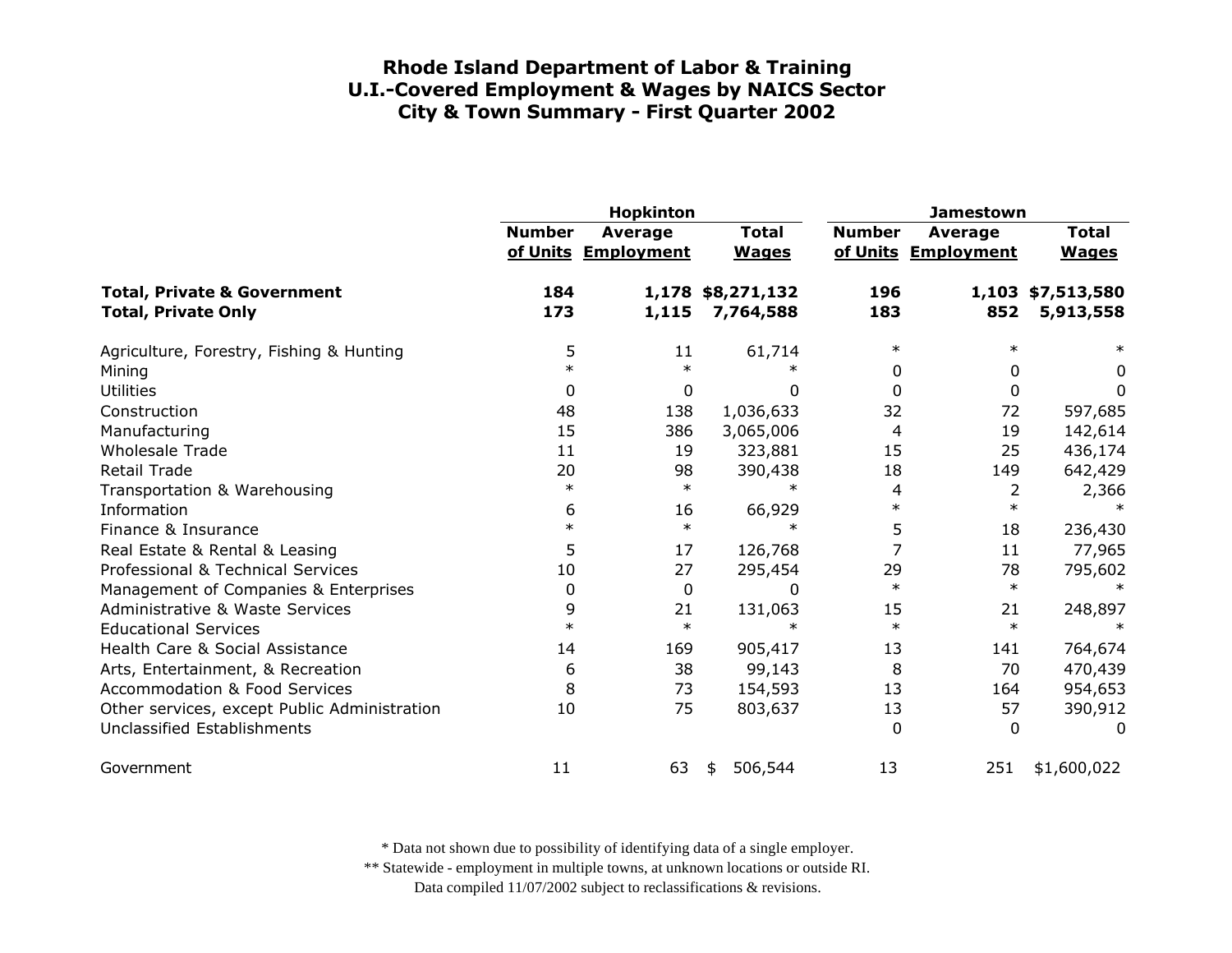|                                                                      | <b>Johnston</b> |                                |                                   |               | <b>Lincoln</b>                 |                                     |  |  |
|----------------------------------------------------------------------|-----------------|--------------------------------|-----------------------------------|---------------|--------------------------------|-------------------------------------|--|--|
|                                                                      | <b>Number</b>   | Average<br>of Units Employment | <b>Total</b><br><b>Wages</b>      | <b>Number</b> | Average<br>of Units Employment | <b>Total</b><br><b>Wages</b>        |  |  |
| <b>Total, Private &amp; Government</b><br><b>Total, Private Only</b> | 1,048<br>1,037  | 10,204                         | 11,233 \$97,533,110<br>89,869,081 | 691<br>673    | 11,470                         | 12,661 \$115,230,046<br>104,658,557 |  |  |
| Agriculture, Forestry, Fishing & Hunting                             | 6               | 17                             | 47,093                            | 0             | 0                              | $\boldsymbol{0}$                    |  |  |
| Mining                                                               | $\ast$          | $\ast$                         | $\ast$                            | $\mathbf{0}$  | $\Omega$                       | $\pmb{0}$                           |  |  |
| <b>Utilities</b>                                                     | $\ast$          | $\ast$                         | $\ast$                            | $\ast$        | $\ast$                         | $\ast$                              |  |  |
| Construction                                                         | 167             | 776                            | 7,575,845                         | 90            | 521                            | 5,106,176                           |  |  |
| Manufacturing                                                        | 120             | 1,801                          | 12,326,469                        | 57            | 2,680                          | 24,100,090                          |  |  |
| <b>Wholesale Trade</b>                                               | 67              | 698                            | 9,630,836                         | 71            | 450                            | 5,440,375                           |  |  |
| <b>Retail Trade</b>                                                  | 135             | 1,479                          | 8,510,615                         | 66            | 963                            | 6,584,211                           |  |  |
| Transportation & Warehousing                                         | 35              | 200                            | 1,399,188                         | 17            | 301                            | 2,269,862                           |  |  |
| Information                                                          | 8               | 458                            | 7,704,161                         | 11            | 319                            | 3,412,880                           |  |  |
| Finance & Insurance                                                  | 35              | 942                            | 18,632,460                        | 49            | 2,835                          | 34,439,903                          |  |  |
| Real Estate & Rental & Leasing                                       | 35              | 203                            | 1,398,359                         | 18            | 42                             | 374,117                             |  |  |
| Professional & Technical Services                                    | 56              | 216                            | 1,815,180                         | 85            | 585                            | 7,235,361                           |  |  |
| Management of Companies & Enterprises                                | $\ast$          | $\ast$                         | $\ast$                            | $\ast$        | $\ast$                         | $\ast$                              |  |  |
| <b>Administrative &amp; Waste Services</b>                           | 97              | 725                            | 5,528,348                         | 40            | 442                            | 2,107,420                           |  |  |
| <b>Educational Services</b>                                          | 8               | 31                             | 163,371                           | 7             | 36                             | 264,929                             |  |  |
| Health Care & Social Assistance                                      | 86              | 1,333                          | 9,515,095                         | 56            | 822                            | 5,321,075                           |  |  |
| Arts, Entertainment, & Recreation                                    | 9               | 32                             | 127,780                           | 25            | 726                            | 4,106,564                           |  |  |
| <b>Accommodation &amp; Food Services</b>                             | 67              | 786                            | 2,290,025                         | 33            | 470                            | 1,228,952                           |  |  |
| Other services, except Public Administration                         | 98              | 446                            | 2,388,051                         | 43            | 170                            | 1,012,185                           |  |  |
| <b>Unclassified Establishments</b>                                   | 3               | 7                              | 33,234                            | 1             | 1                              | 6,656                               |  |  |
| Government                                                           | 11              | 1,029                          | \$7,664,029                       | 18            | 1,191                          | \$10,571,489                        |  |  |

\* Data not shown due to possibility of identifying data of a single employer.

\*\* Statewide - employment in multiple towns, at unknown locations or outside RI.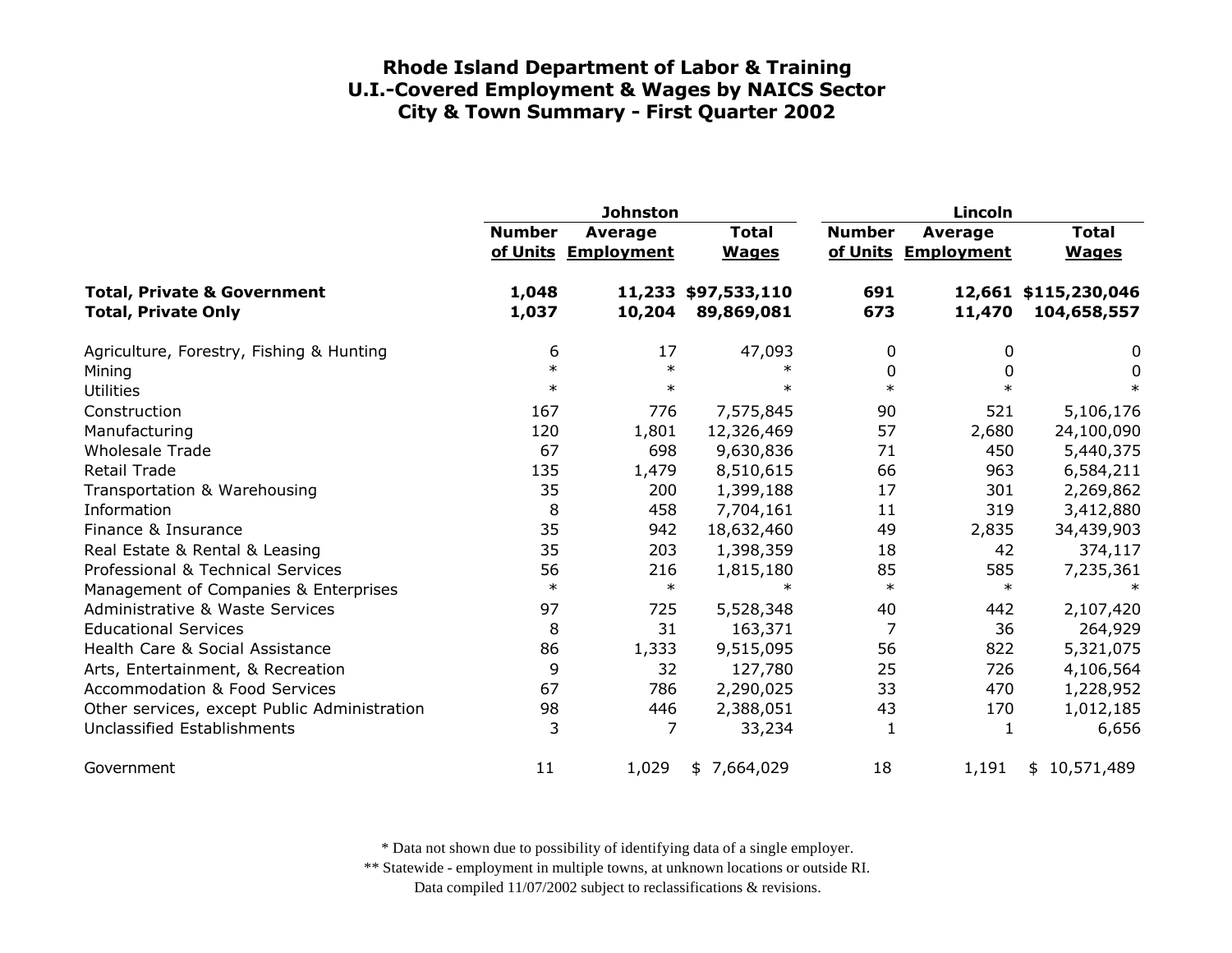|                                                                      | <b>Little Compton</b> |                                |                              | Middletown    |                                |                              |
|----------------------------------------------------------------------|-----------------------|--------------------------------|------------------------------|---------------|--------------------------------|------------------------------|
|                                                                      | <b>Number</b>         | Average<br>of Units Employment | <b>Total</b><br><b>Wages</b> | <b>Number</b> | Average<br>of Units Employment | <b>Total</b><br><b>Wages</b> |
| <b>Total, Private &amp; Government</b><br><b>Total, Private Only</b> | 134<br>127            | 371                            | 515 \$3,132,551<br>2,046,783 | 667<br>656    | 9,608<br>8,907                 | \$85,625,619<br>77,650,809   |
| Agriculture, Forestry, Fishing & Hunting                             | 9                     | 20                             | 81,820                       | 6             | 53                             | 356,636                      |
| Mining                                                               | 0                     | 0                              | 0                            | $\ast$        | $\ast$                         |                              |
| <b>Utilities</b>                                                     | 0                     | $\mathbf 0$                    | 0                            | $\ast$        | $\ast$                         | $\ast$                       |
| Construction                                                         | 34                    | 118                            | 741,365                      | 62            | 291                            | 2,612,153                    |
| Manufacturing                                                        | 5                     | 32                             | 207,852                      | 26            | 577                            | 7,415,438                    |
| <b>Wholesale Trade</b>                                               | 5                     | 6                              | 45,113                       | 42            | 235                            | 2,072,332                    |
| Retail Trade                                                         | 6                     | 20                             | 73,645                       | 90            | 1,550                          | 10,107,206                   |
| Transportation & Warehousing                                         | $\ast$                | $\ast$                         | $\ast$                       | 9             | 64                             | 154,651                      |
| Information                                                          | $\ast$                | $\ast$                         | $\ast$                       | 16            | 301                            | 7,469,998                    |
| Finance & Insurance                                                  | $\ast$                | $\ast$                         | $\ast$                       | 28            | 469                            | 6,410,616                    |
| Real Estate & Rental & Leasing                                       | 4                     | 8                              | 48,060                       | 21            | 93                             | 578,793                      |
| Professional & Technical Services                                    | 9                     | 18                             | 176,068                      | 79            | 1,479                          | 20,924,532                   |
| Management of Companies & Enterprises                                | $\ast$                | $\ast$                         | $\ast$                       | $\ast$        | $\ast$                         | $\ast$                       |
| Administrative & Waste Services                                      | 16                    | 11                             | 51,924                       | 27            | 223                            | 1,544,752                    |
| <b>Educational Services</b>                                          | $\ast$                | $\ast$                         | $\ast$                       | 12            | 350                            | 3,153,805                    |
| Health Care & Social Assistance                                      | $\ast$                | $\ast$                         | $\ast$                       | 71            | 1,425                          | 7,644,674                    |
| Arts, Entertainment, & Recreation                                    | 6                     | 21                             | 124,039                      | 15            | 117                            | 452,885                      |
| <b>Accommodation &amp; Food Services</b>                             | 8                     | 64                             | 198,901                      | 69            | 1,024                          | 3,286,555                    |
| Other services, except Public Administration                         | 14                    | 33                             | 130,089                      | 77            | 578                            | 2,478,747                    |
| <b>Unclassified Establishments</b>                                   | $\Omega$              | $\Omega$                       | 0                            | 2             | 3                              | 8,341                        |
| Government                                                           | 7                     | 143                            | \$1,085,768                  | 11            | 700                            | \$7,974,810                  |

\* Data not shown due to possibility of identifying data of a single employer.

\*\* Statewide - employment in multiple towns, at unknown locations or outside RI.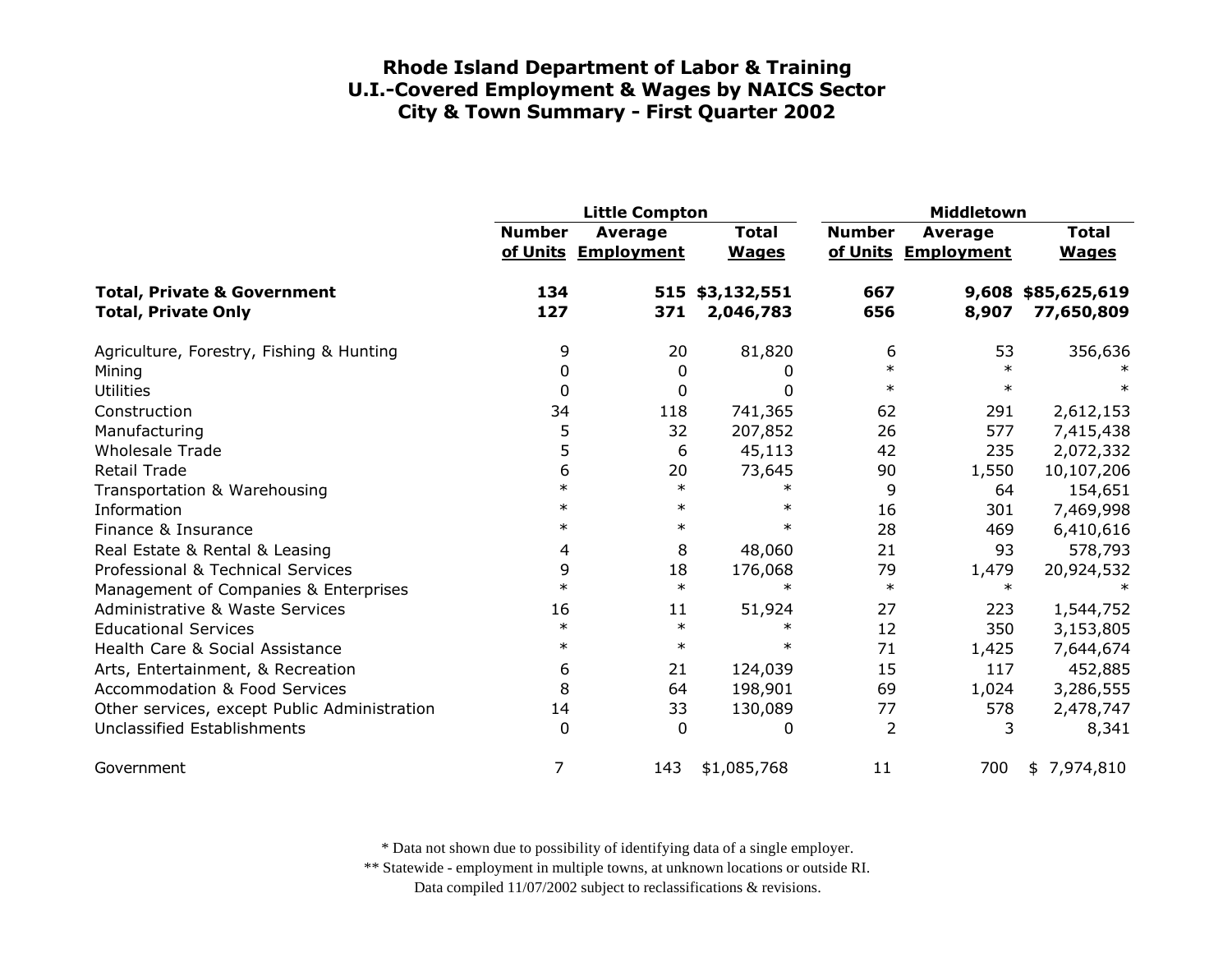|                                                                      | <b>Narragansett</b> |                                |                                  | <b>Newport</b> |                                |                                    |
|----------------------------------------------------------------------|---------------------|--------------------------------|----------------------------------|----------------|--------------------------------|------------------------------------|
|                                                                      | <b>Number</b>       | Average<br>of Units Employment | <b>Total</b><br><b>Wages</b>     | <b>Number</b>  | Average<br>of Units Employment | <b>Total</b><br><b>Wages</b>       |
| <b>Total, Private &amp; Government</b><br><b>Total, Private Only</b> | 469<br>451          | 2,759                          | 3,660 \$24,546,756<br>15,541,483 | 1,270<br>1,241 | 11,116                         | 16,115 \$158,058,301<br>76,136,597 |
| Agriculture, Forestry, Fishing & Hunting                             | 7                   | 19                             | 123,499                          | 5              | 40                             | 398,451                            |
| Mining                                                               | $\Omega$            | 0                              | 0                                | $\mathbf{0}$   | 0                              | 0                                  |
| <b>Utilities</b>                                                     | 0                   | $\mathbf 0$                    | <sup>0</sup>                     | $\ast$         | $\ast$                         | $\ast$                             |
| Construction                                                         | 39                  | 124                            | 1,084,030                        | 82             | 387                            | 3,094,368                          |
| Manufacturing                                                        | 18                  | 126                            | 1,317,648                        | 45             | 243                            | 1,782,480                          |
| <b>Wholesale Trade</b>                                               | 37                  | 105                            | 965,478                          | 66             | 178                            | 1,879,555                          |
| <b>Retail Trade</b>                                                  | 55                  | 629                            | 2,826,776                        | 231            | 1,474                          | 7,615,800                          |
| Transportation & Warehousing                                         | 10                  | 64                             | 426,997                          | 32             | 190                            | 965,078                            |
| Information                                                          | 4                   | 5                              | 115,377                          | 23             | 270                            | 2,591,541                          |
| Finance & Insurance                                                  | 14                  | 48                             | 578,835                          | 39             | 187                            | 1,907,976                          |
| Real Estate & Rental & Leasing                                       | 23                  | 62                             | 340,528                          | 51             | 221                            | 1,507,866                          |
| Professional & Technical Services                                    | 48                  | 150                            | 1,460,928                        | 157            | 819                            | 10,302,056                         |
| Management of Companies & Enterprises                                | $\ast$              | $\ast$                         | $\ast$                           | $\ast$         | $\ast$                         |                                    |
| Administrative & Waste Services                                      | 36                  | 151                            | 869,680                          | 62             | 537                            | 4,245,663                          |
| <b>Educational Services</b>                                          | $\ast$              | $\ast$                         | $\ast$                           | 13             | 528                            | 4,190,521                          |
| Health Care & Social Assistance                                      | 33                  | 302                            | 1,968,857                        | 88             | 1,998                          | 15,352,318                         |
| Arts, Entertainment, & Recreation                                    | 11                  | 71                             | 289,783                          | 44             | 696                            | 4,334,319                          |
| <b>Accommodation &amp; Food Services</b>                             | 69                  | 670                            | 1,870,239                        | 167            | 2,809                          | 12,618,086                         |
| Other services, except Public Administration                         | 40                  | 165                            | 778,240                          | 130            | 498                            | 2,812,284                          |
| <b>Unclassified Establishments</b>                                   | 3                   | 3                              | 14,110                           | $\overline{2}$ | 0                              | 1,000                              |
| Government                                                           | 18                  | 901                            | 9,005,273<br>\$                  | 29             | 4,999                          | \$81,921,704                       |

\* Data not shown due to possibility of identifying data of a single employer.

\*\* Statewide - employment in multiple towns, at unknown locations or outside RI.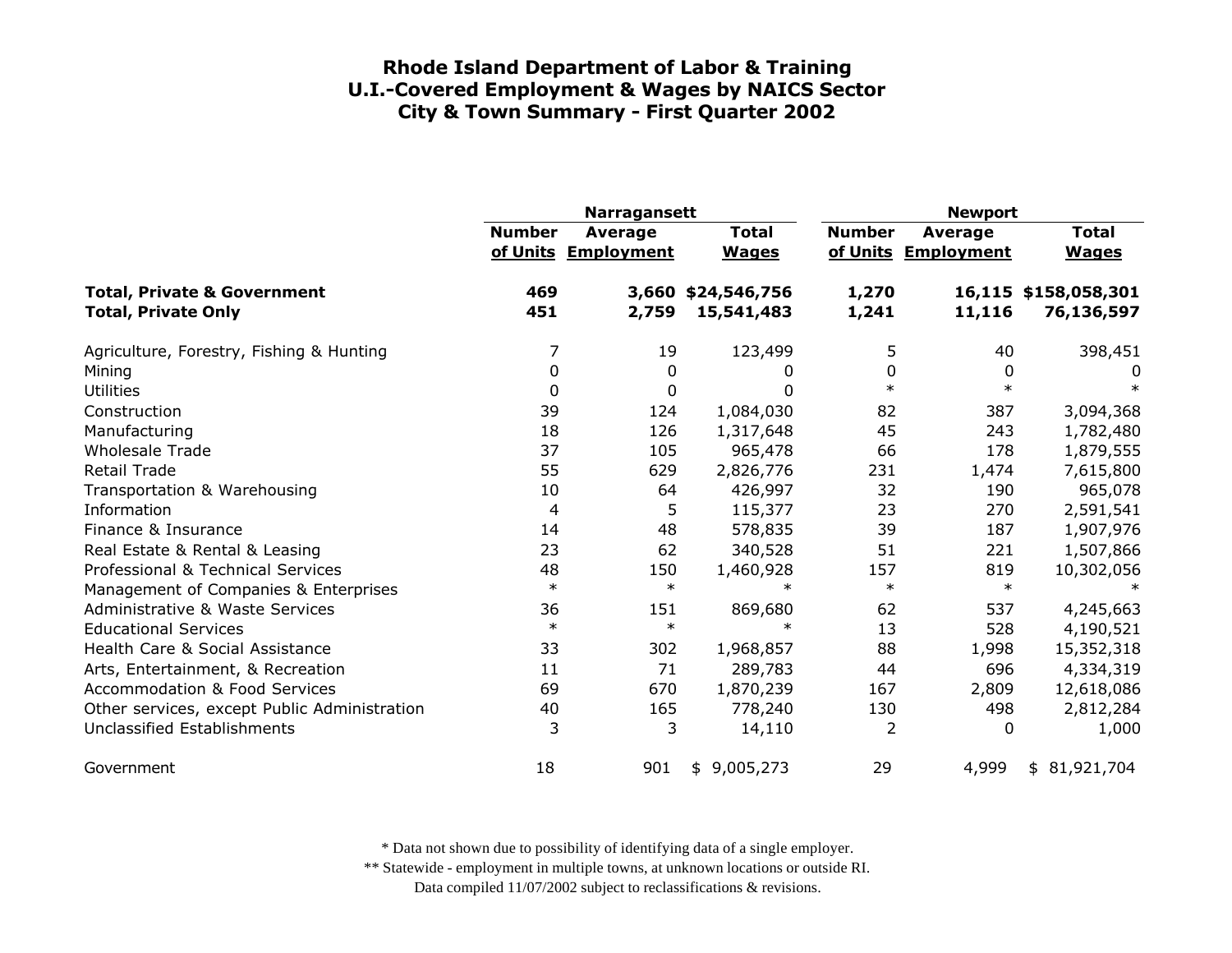|                                                                      | <b>New Shoreham</b> |                                       |                              | <b>North Kingstown</b> |                                |                                    |
|----------------------------------------------------------------------|---------------------|---------------------------------------|------------------------------|------------------------|--------------------------------|------------------------------------|
|                                                                      | <b>Number</b>       | <b>Average</b><br>of Units Employment | <b>Total</b><br><b>Wages</b> | <b>Number</b>          | Average<br>of Units Employment | <b>Total</b><br><b>Wages</b>       |
| <b>Total, Private &amp; Government</b><br><b>Total, Private Only</b> | 196<br>185          | 294                                   | 392 \$2,926,795<br>2,174,264 | 887<br>868             | 10,662                         | 12,182 \$103,366,560<br>88,652,517 |
| Agriculture, Forestry, Fishing & Hunting                             | $\ast$              | $\ast$                                | $\ast$                       | 8                      | 19                             | 134,320                            |
| Mining                                                               | 0                   | 0                                     | 0                            | 0                      | 0                              | 0                                  |
| <b>Utilities</b>                                                     | $\ast$              | $\ast$                                | $\ast$                       | $\ast$                 | $\ast$                         | $\ast$                             |
| Construction                                                         | 25                  | 76                                    | 753,400                      | 95                     | 327                            | 2,900,810                          |
| Manufacturing                                                        | $\ast$              | $\ast$                                | $\ast$                       | 62                     | 4,190                          | 44,434,046                         |
| <b>Wholesale Trade</b>                                               | $\ast$              | $\ast$                                | $\ast$                       | 113                    | 349                            | 4,705,336                          |
| <b>Retail Trade</b>                                                  | 42                  | 51                                    | 276,946                      | 116                    | 2,033                          | 11,275,930                         |
| Transportation & Warehousing                                         | $\ast$              | $\ast$                                | $\ast$                       | 25                     | 163                            | 1,257,820                          |
| Information                                                          | 5                   | 12                                    | 88,493                       | 21                     | 120                            | 1,320,822                          |
| Finance & Insurance                                                  | $\ast$              | $\ast$                                | $\ast$                       | 41                     | 191                            | 2,737,275                          |
| Real Estate & Rental & Leasing                                       | 14                  | 18                                    | 109,444                      | 23                     | 63                             | 350,791                            |
| Professional & Technical Services                                    | 7                   | 7                                     | 56,201                       | 98                     | 267                            | 2,882,254                          |
| Management of Companies & Enterprises                                | $\ast$              | $\ast$                                | $\ast$                       | 4                      | 375                            | 2,820,794                          |
| Administrative & Waste Services                                      | 12                  | 15                                    | 86,945                       | 42                     | 82                             | 528,614                            |
| <b>Educational Services</b>                                          | $\ast$              | $\ast$                                | $\ast$                       | 10                     | 112                            | 648,662                            |
| Health Care & Social Assistance                                      | $\ast$              | $\ast$                                | $\ast$                       | 57                     | 847                            | 5,166,769                          |
| Arts, Entertainment, & Recreation                                    | 8                   | 4                                     | 19,210                       | 24                     | 139                            | 755,622                            |
| <b>Accommodation &amp; Food Services</b>                             | 45                  | 55                                    | 304,105                      | 59                     | 943                            | 2,357,456                          |
| Other services, except Public Administration                         | 10                  | 13                                    | 49,542                       | 64                     | 269                            | 1,592,921                          |
| <b>Unclassified Establishments</b>                                   | 1                   | 1                                     | 15,846                       | $\ast$                 | $\ast$                         |                                    |
| Government                                                           | 11                  | 98                                    | 752,531<br>\$                | 19                     | 1,520                          | \$14,714,043                       |

\* Data not shown due to possibility of identifying data of a single employer.

\*\* Statewide - employment in multiple towns, at unknown locations or outside RI.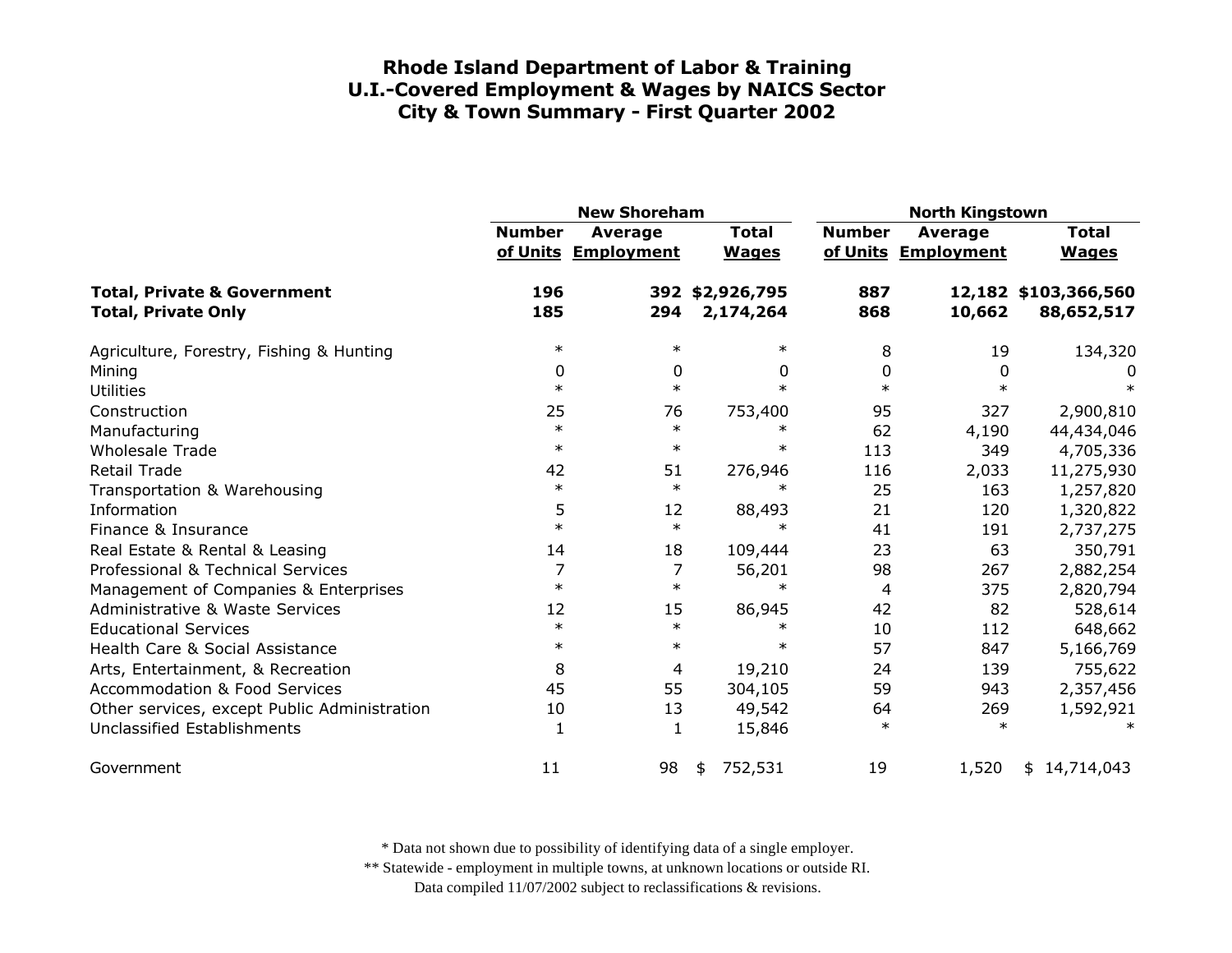|                                                                      | <b>North Providence</b> |                                       |                                  | <b>North Smithfield</b> |                                       |                                  |
|----------------------------------------------------------------------|-------------------------|---------------------------------------|----------------------------------|-------------------------|---------------------------------------|----------------------------------|
|                                                                      | <b>Number</b>           | <b>Average</b><br>of Units Employment | <b>Total</b><br><b>Wages</b>     | <b>Number</b>           | <b>Average</b><br>of Units Employment | <b>Total</b><br><b>Wages</b>     |
| <b>Total, Private &amp; Government</b><br><b>Total, Private Only</b> | 728<br>715              | 7,881                                 | 8,806 \$61,204,438<br>50,468,154 | 351<br>340              | 3,800                                 | 4,286 \$31,111,793<br>27,291,209 |
| Agriculture, Forestry, Fishing & Hunting                             | 0                       | 0                                     | 0                                | $\ast$                  | $\ast$                                | $\ast$                           |
| Mining                                                               | 0                       | 0                                     | 0                                | $\ast$                  |                                       | $\ast$                           |
| <b>Utilities</b>                                                     | 0                       | 0                                     | <sup>0</sup>                     | 0                       | 0                                     | 0                                |
| Construction                                                         | 72                      | 266                                   | 2,199,424                        | 53                      | 292                                   | 2,557,059                        |
| Manufacturing                                                        | 70                      | 740                                   | 5,608,323                        | 25                      | 612                                   | 6,142,777                        |
| <b>Wholesale Trade</b>                                               | 43                      | 124                                   | 1,453,851                        | 37                      | 230                                   | 2,306,435                        |
| <b>Retail Trade</b>                                                  | 97                      | 1,224                                 | 6,874,670                        | 44                      | 732                                   | 4,468,920                        |
| Transportation & Warehousing                                         | 18                      | 128                                   | 673,088                          | 11                      | 162                                   | 928,452                          |
| Information                                                          | 11                      | 28                                    | 255,437                          | 6                       | 13                                    | 65,687                           |
| Finance & Insurance                                                  | 36                      | 348                                   | 3,353,297                        | 13                      | 81                                    | 804,530                          |
| Real Estate & Rental & Leasing                                       | 17                      | 81                                    | 462,609                          | 10                      | 25                                    | 144,632                          |
| Professional & Technical Services                                    | 68                      | 268                                   | 2,327,706                        | 33                      | 227                                   | 1,983,669                        |
| Management of Companies & Enterprises                                | $\ast$                  | $\ast$                                | $\ast$                           | $\Omega$                | 0                                     | $\Omega$                         |
| Administrative & Waste Services                                      | 45                      | 817                                   | 1,514,948                        | 13                      | 38                                    | 155,505                          |
| <b>Educational Services</b>                                          | 8                       | 13                                    | 59,822                           | $\ast$                  | $\ast$                                |                                  |
| Health Care & Social Assistance                                      | 81                      | 2,607                                 | 21,476,054                       | 33                      | 861                                   | 5,943,105                        |
| Arts, Entertainment, & Recreation                                    | 6                       | 120                                   | 226,650                          | $\ast$                  | $\ast$                                |                                  |
| <b>Accommodation &amp; Food Services</b>                             | 66                      | 777                                   | 2,254,233                        | 18                      | 385                                   | 1,042,242                        |
| Other services, except Public Administration                         | 76                      | 330                                   | 1,621,104                        | 32                      | 78                                    | 298,051                          |
| Unclassified Establishments                                          | $\ast$                  | $\ast$                                | $\ast$                           | $\mathbf{1}$            | 3                                     | 3,590                            |
| Government                                                           | 13                      | 925                                   | \$10,736,284                     | 11                      | 486                                   | 3,820,584<br>\$                  |

\* Data not shown due to possibility of identifying data of a single employer.

\*\* Statewide - employment in multiple towns, at unknown locations or outside RI.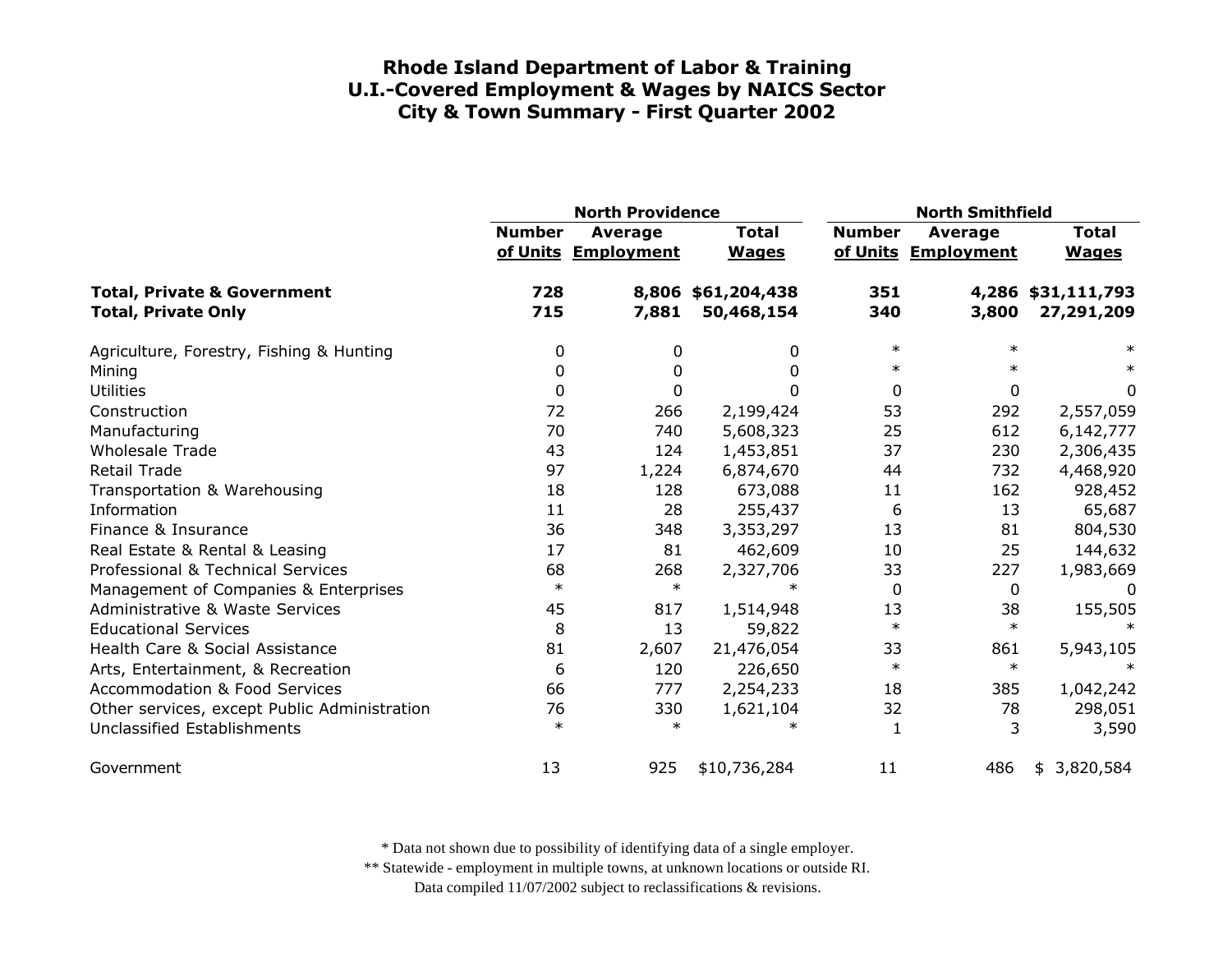|                                                                      | <b>Pawtucket</b> |                                |                                     | <b>Portsmouth</b> |                                       |                                  |
|----------------------------------------------------------------------|------------------|--------------------------------|-------------------------------------|-------------------|---------------------------------------|----------------------------------|
|                                                                      | <b>Number</b>    | Average<br>of Units Employment | <b>Total</b><br><b>Wages</b>        | <b>Number</b>     | <b>Average</b><br>of Units Employment | <b>Total</b><br><b>Wages</b>     |
| <b>Total, Private &amp; Government</b><br><b>Total, Private Only</b> | 1,592<br>1,568   | 26,049                         | 28,495 \$248,389,900<br>216,310,852 | 475<br>462        | 4,966                                 | 5,554 \$59,140,338<br>53,716,505 |
| Agriculture, Forestry, Fishing & Hunting                             | $\ast$           | $\ast$                         | $\ast$                              | 16                | 51                                    | 202,779                          |
| Mining                                                               | 0                | 0                              | 0                                   | 0                 | 0                                     | 0                                |
| <b>Utilities</b>                                                     | $\ast$           | $\ast$                         | $\ast$                              | $\ast$            | $\ast$                                | $\ast$                           |
| Construction                                                         | 155              | 979                            | 10,562,455                          | 82                | 522                                   | 4,473,774                        |
| Manufacturing                                                        | 211              | 7,918                          | 61,571,784                          | 28                | 2,226                                 | 35,639,638                       |
| <b>Wholesale Trade</b>                                               | 98               | 651                            | 5,972,061                           | 30                | 74                                    | 937,651                          |
| <b>Retail Trade</b>                                                  | 212              | 2,327                          | 14,337,202                          | 60                | 454                                   | 2,149,154                        |
| Transportation & Warehousing                                         | 42               | 537                            | 3,808,779                           | 7                 | 52                                    | 153,045                          |
| Information                                                          | 23               | 1,076                          | 11,033,331                          | 10                | 55                                    | 829,187                          |
| Finance & Insurance                                                  | 54               | 883                            | 7,488,779                           | 17                | 83                                    | 882,374                          |
| Real Estate & Rental & Leasing                                       | 47               | 310                            | 2,628,911                           | 15                | 52                                    | 271,104                          |
| Professional & Technical Services                                    | 120              | 486                            | 4,150,220                           | 52                | 135                                   | 1,246,800                        |
| Management of Companies & Enterprises                                | 6                | 1,109                          | 35,199,541                          | 0                 | 0                                     | 0                                |
| <b>Administrative &amp; Waste Services</b>                           | 95               | 1,576                          | 6,109,612                           | 25                | 57                                    | 372,539                          |
| <b>Educational Services</b>                                          | 17               | 275                            | 1,424,350                           | 8                 | 239                                   | 1,852,382                        |
| Health Care & Social Assistance                                      | 164              | 5,107                          | 40,368,992                          | 27                | 374                                   | 2,162,049                        |
| Arts, Entertainment, & Recreation                                    | 16               | 159                            | 869,921                             | 10                | 88                                    | 472,011                          |
| <b>Accommodation &amp; Food Services</b>                             | 118              | 1,334                          | 3,897,403                           | 32                | 332                                   | 1,147,646                        |
| Other services, except Public Administration                         | 179              | 1,296                          | 6,554,081                           | 40                | 165                                   | 910,971                          |
| Unclassified Establishments                                          | 7                | 12                             | 78,588                              | $\ast$            | $\ast$                                | $\ast$                           |
| Government                                                           | 24               | 2,446                          | 32,079,048<br>\$                    | 13                | 587                                   | \$5,423,833                      |

\* Data not shown due to possibility of identifying data of a single employer.

\*\* Statewide - employment in multiple towns, at unknown locations or outside RI.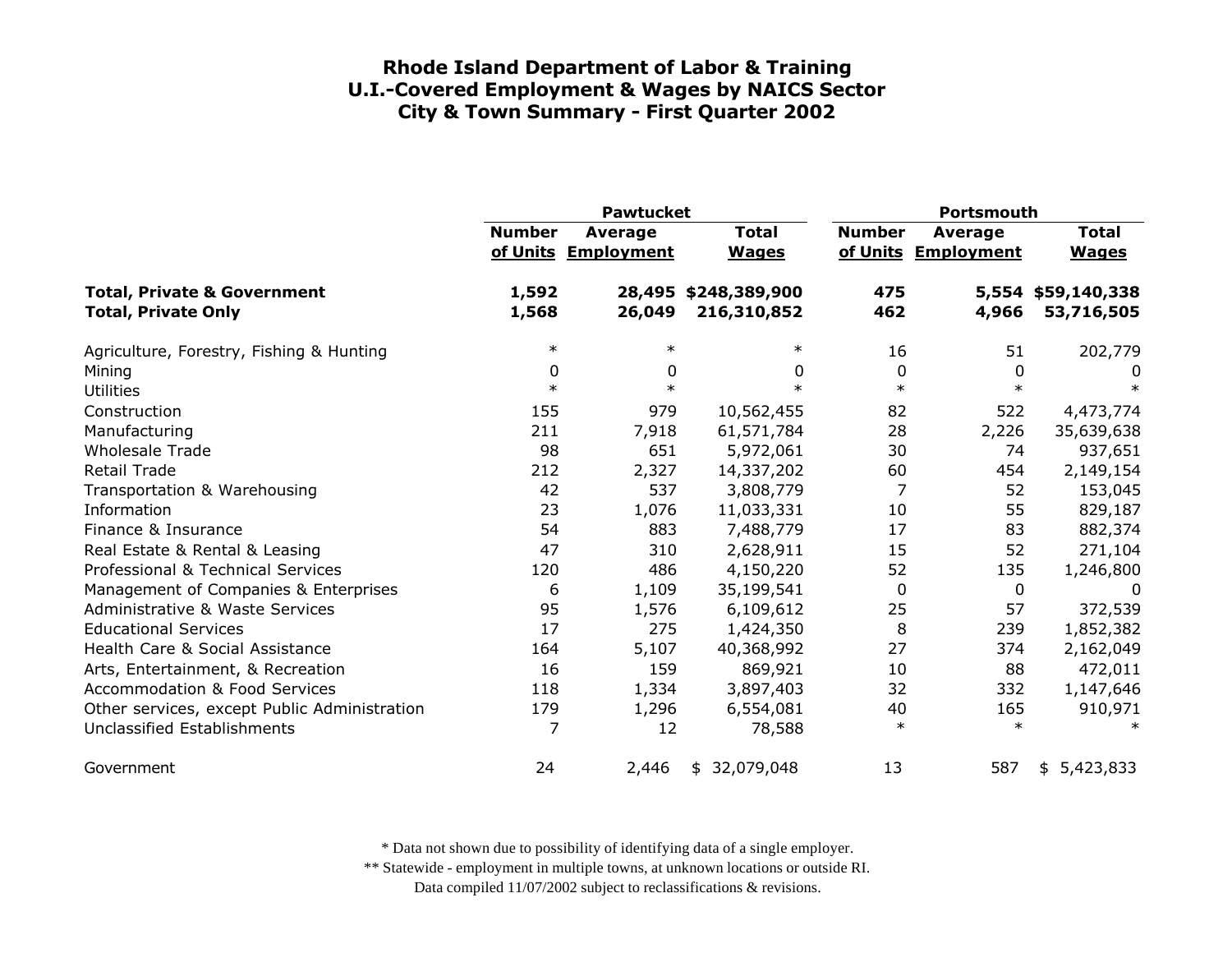|                                                                      | <b>Providence</b> |                                       |                                        |                | <b>Richmond</b>                       |                                 |  |
|----------------------------------------------------------------------|-------------------|---------------------------------------|----------------------------------------|----------------|---------------------------------------|---------------------------------|--|
|                                                                      | <b>Number</b>     | <b>Average</b><br>of Units Employment | <b>Total</b><br><b>Wages</b>           | <b>Number</b>  | <b>Average</b><br>of Units Employment | <b>Total</b><br><b>Wages</b>    |  |
| <b>Total, Private &amp; Government</b><br><b>Total, Private Only</b> | 5,712<br>5,610    | 96,444                                | 116,000 \$1,160,130,887<br>927,820,865 | 125<br>116     | 1,193                                 | 1,846 \$12,488,343<br>6,862,501 |  |
| Agriculture, Forestry, Fishing & Hunting                             | $\ast$            | $\ast$                                | $\ast$                                 | $\ast$         | $\ast$                                | $\ast$                          |  |
| Mining                                                               | 0                 | 0                                     | 0                                      | $\ast$         | $\ast$                                | $\ast$                          |  |
| <b>Utilities</b>                                                     | 5                 | 630                                   | 10,899,168                             | 0              | 0                                     | 0                               |  |
| Construction                                                         | 297               | 2,607                                 | 32,398,128                             | 18             | 34                                    | 215,835                         |  |
| Manufacturing                                                        | 499               | 9,178                                 | 83,394,354                             | 6              | 187                                   | 1,742,147                       |  |
| <b>Wholesale Trade</b>                                               | 295               | 2,514                                 | 30,168,930                             | 7              | 21                                    | 306,656                         |  |
| <b>Retail Trade</b>                                                  | 685               | 7,302                                 | 38,954,294                             | 18             | 379                                   | 1,753,487                       |  |
| Transportation & Warehousing                                         | 75                | 848                                   | 6,348,884                              | $\ast$         | $\ast$                                |                                 |  |
| Information                                                          | 142               | 4,389                                 | 62,474,088                             | $\ast$         | $\ast$                                | $\ast$                          |  |
| Finance & Insurance                                                  | 315               | 7,378                                 | 135,554,901                            | 8              | 50                                    | 463,814                         |  |
| Real Estate & Rental & Leasing                                       | 196               | 1,509                                 | 12,569,850                             | $\ast$         | $\ast$                                |                                 |  |
| Professional & Technical Services                                    | 906               | 5,984                                 | 73,925,541                             | 5              | 18                                    | 77,818                          |  |
| Management of Companies & Enterprises                                | 30                | 1,468                                 | 29,819,735                             | 0              | 0                                     | 0                               |  |
| Administrative & Waste Services                                      | 329               | 7,750                                 | 40,729,707                             |                | 34                                    | 324,894                         |  |
| <b>Educational Services</b>                                          | 82                | 9,494                                 | 90,547,734                             | 0              | 0                                     | 0                               |  |
| Health Care & Social Assistance                                      | 552               | 21,947                                | 215,389,395                            | 5              | 58                                    | 338,647                         |  |
| Arts, Entertainment, & Recreation                                    | 56                | 963                                   | 5,287,358                              | 5              | 69                                    | 264,725                         |  |
| <b>Accommodation &amp; Food Services</b>                             | 473               | 7,913                                 | 29,786,488                             | 16             | 236                                   | 591,558                         |  |
| Other services, except Public Administration                         | 648               | 4,525                                 | 29,160,139                             | 11             | 34                                    | 180,950                         |  |
| Unclassified Establishments                                          | 24                | 42                                    | 391,162                                | $\overline{2}$ | 5                                     | 34,299                          |  |
| Government                                                           | 102               | 19,555                                | 232,310,022<br>\$                      | 9              | 653                                   | 5,625,842<br>\$                 |  |

\* Data not shown due to possibility of identifying data of a single employer.

\*\* Statewide - employment in multiple towns, at unknown locations or outside RI.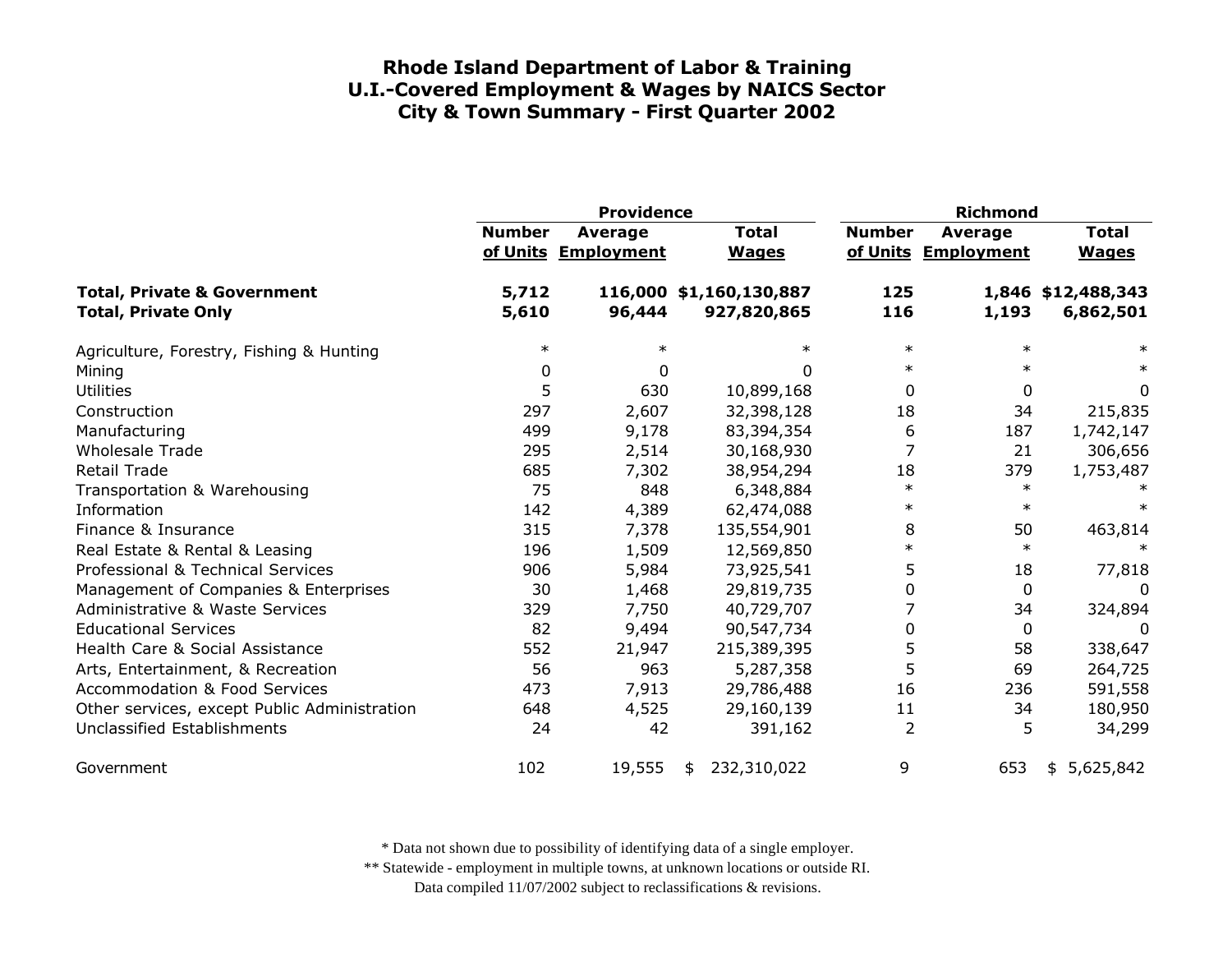|                                                                      | <b>Scituate</b> |                                |                                 | <b>Smithfield</b> |                                |                                   |
|----------------------------------------------------------------------|-----------------|--------------------------------|---------------------------------|-------------------|--------------------------------|-----------------------------------|
|                                                                      | <b>Number</b>   | Average<br>of Units Employment | <b>Total</b><br><b>Wages</b>    | <b>Number</b>     | Average<br>of Units Employment | <b>Total</b><br><b>Wages</b>      |
| <b>Total, Private &amp; Government</b><br><b>Total, Private Only</b> | 246<br>236      | 930                            | 1,595 \$13,735,119<br>5,713,274 | 742<br>726        | 10,397                         | 11,017 \$99,919,940<br>93,768,300 |
| Agriculture, Forestry, Fishing & Hunting                             | 8               | 6                              | 18,230                          | 4                 | 2                              | 5,735                             |
| Mining                                                               | 0               | 0                              | 0                               | $\ast$            | $\ast$                         |                                   |
| <b>Utilities</b>                                                     | 0               | 0                              | 0                               | $\ast$            | $\ast$                         | $\ast$                            |
| Construction                                                         | 52              | 116                            | 942,298                         | 126               | 886                            | 11,417,792                        |
| Manufacturing                                                        | 12              | 93                             | 669,865                         | 82                | 1,302                          | 11,197,243                        |
| <b>Wholesale Trade</b>                                               | 20              | 36                             | 337,862                         | 66                | 728                            | 7,919,941                         |
| <b>Retail Trade</b>                                                  | 26              | 185                            | 899,222                         | 96                | 1,765                          | 9,848,469                         |
| Transportation & Warehousing                                         | 12              | 47                             | 306,109                         | 15                | 120                            | 980,456                           |
| Information                                                          | 5               | 31                             | 136,715                         | 13                | 160                            | 1,222,809                         |
| Finance & Insurance                                                  | 6               | 20                             | 169,432                         | 33                | 1,825                          | 28,285,839                        |
| Real Estate & Rental & Leasing                                       | 5               | 7                              | 49,564                          | 15                | 91                             | 1,006,576                         |
| Professional & Technical Services                                    | 20              | 43                             | 347,909                         | 65                | 234                            | 2,627,663                         |
| Management of Companies & Enterprises                                | $\ast$          | $\ast$                         | $\ast$                          | $\ast$            | $\ast$                         |                                   |
| <b>Administrative &amp; Waste Services</b>                           | 18              | 30                             | 247,895                         | 36                | 173                            | 1,370,130                         |
| <b>Educational Services</b>                                          | $\ast$          | $\ast$                         | $\ast$                          | 9                 | 702                            | 7,522,298                         |
| Health Care & Social Assistance                                      | 17              | 203                            | 998,606                         | 44                | 1,102                          | 6,104,710                         |
| Arts, Entertainment, & Recreation                                    | $\ast$          | $\ast$                         | $\ast$                          | 8                 | 51                             | 160,122                           |
| <b>Accommodation &amp; Food Services</b>                             | 8               | 49                             | 160,736                         | 57                | 978                            | 2,782,079                         |
| Other services, except Public Administration                         | 23              | 47                             | 286,904                         | 52                | 271                            | 1,236,164                         |
| <b>Unclassified Establishments</b>                                   | $\mathbf{1}$    | 0                              | 2,730                           | $\overline{2}$    | 1                              | 7,897                             |
| Government                                                           | 10              | 665                            | 8,021,845<br>\$                 | 16                | 620                            | \$6,151,640                       |

\* Data not shown due to possibility of identifying data of a single employer.

\*\* Statewide - employment in multiple towns, at unknown locations or outside RI.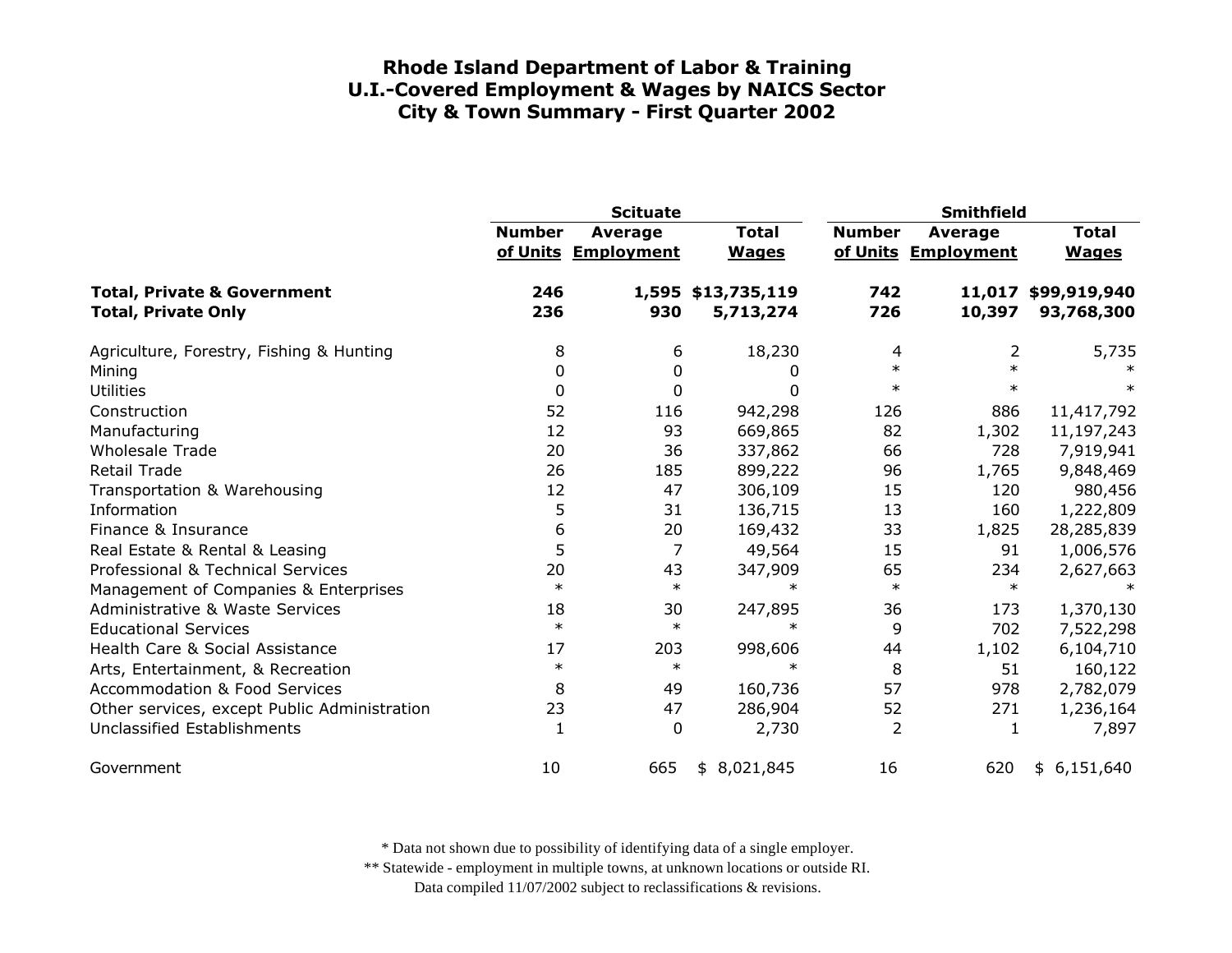|                                                                      | <b>South Kingstown</b> |                                       |                                   | <b>Tiverton</b>        |                                       |                                  |
|----------------------------------------------------------------------|------------------------|---------------------------------------|-----------------------------------|------------------------|---------------------------------------|----------------------------------|
|                                                                      | <b>Number</b>          | <b>Average</b><br>of Units Employment | <b>Total</b><br><b>Wages</b>      | <b>Number</b>          | <b>Average</b><br>of Units Employment | <b>Total</b><br><b>Wages</b>     |
| <b>Total, Private &amp; Government</b><br><b>Total, Private Only</b> | 911<br>893             | 8,201                                 | 11,732 \$95,548,616<br>61,014,676 | 387<br>372             | 1,941                                 | 2,427 \$15,906,681<br>12,407,447 |
| Agriculture, Forestry, Fishing & Hunting<br>Mining                   | 20<br>$\ast$<br>$\ast$ | 48<br>$\ast$<br>$\ast$                | 420,351<br>$\ast$<br>$\ast$       | 12<br>$\ast$<br>$\ast$ | 17<br>$\ast$<br>$\ast$                | 75,097<br>$\ast$                 |
| <b>Utilities</b><br>Construction<br>Manufacturing                    | 101<br>33              | 295<br>949                            | 2,458,678<br>9,096,674            | 50<br>15               | 174<br>68                             | 1,417,577<br>426,014             |
| <b>Wholesale Trade</b>                                               | 67                     | 596                                   | 7,457,594                         | 25                     | 94                                    | 836,780                          |
| <b>Retail Trade</b>                                                  | 111                    | 1,373                                 | 8,063,826                         | 67                     | 599                                   | 4,050,958                        |
| Transportation & Warehousing                                         | 12                     | 102                                   | 298,913                           | 13                     | 59                                    | 380,940                          |
| Information                                                          | 16                     | 151                                   | 1,934,735                         | $\ast$                 | $\ast$                                | $\ast$                           |
| Finance & Insurance                                                  | 35                     | 185                                   | 2,007,441                         | 14                     | 45                                    | 345,374                          |
| Real Estate & Rental & Leasing                                       | 30                     | 87                                    | 559,328                           | 8                      | 15                                    | 69,560                           |
| Professional & Technical Services                                    | 89                     | 351                                   | 4,163,535                         | 35                     | 128                                   | 1,330,106                        |
| Management of Companies & Enterprises                                | $\ast$                 | $\ast$                                | $\ast$                            | $\ast$                 | $\ast$                                | $\ast$                           |
| Administrative & Waste Services                                      | 50                     | 181                                   | 1,717,063                         | 26                     | 49                                    | 255,730                          |
| <b>Educational Services</b>                                          | 13                     | 100                                   | 474,533                           | $\ast$                 | $\ast$                                |                                  |
| Health Care & Social Assistance                                      | 98                     | 1,947                                 | 15,356,157                        | 26                     | 337                                   | 1,790,579                        |
| Arts, Entertainment, & Recreation                                    | 25                     | 129                                   | 702,518                           | 4                      | 9                                     | 48,011                           |
| <b>Accommodation &amp; Food Services</b>                             | 87                     | 976                                   | 2,843,549                         | 23                     | 181                                   | 502,877                          |
| Other services, except Public Administration                         | 99                     | 701                                   | 3,150,648                         | 42                     | 131                                   | 535,793                          |
| Unclassified Establishments                                          | 2                      | 3                                     | 23,320                            | $\overline{2}$         | 5                                     | 6,025                            |
| Government                                                           | 18                     | 3,530                                 | \$34,533,940                      | 15                     | 486                                   | \$3,499,234                      |

\* Data not shown due to possibility of identifying data of a single employer.

\*\* Statewide - employment in multiple towns, at unknown locations or outside RI.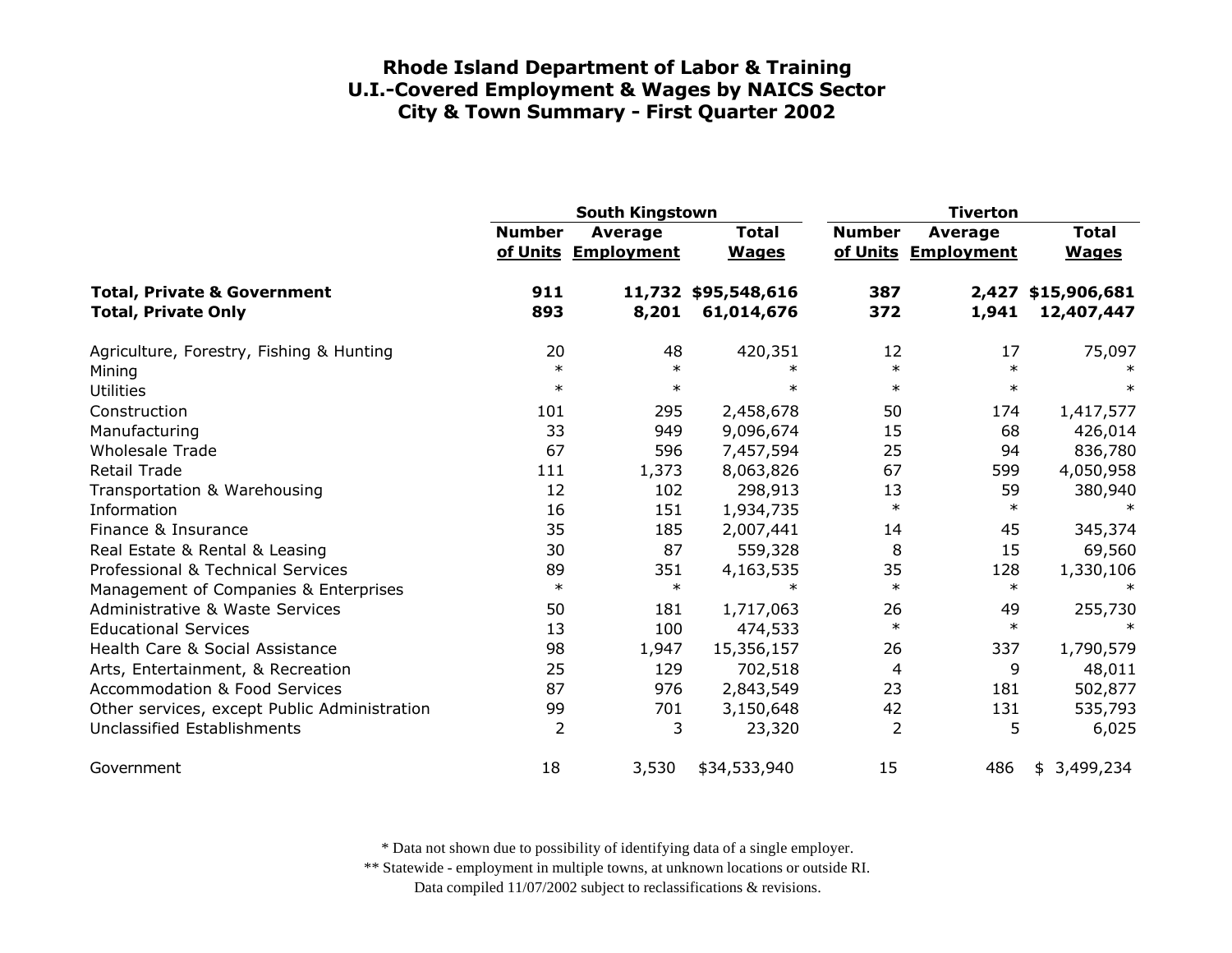|                                                                      | <b>Warren</b> |                                |                                  | <b>Warwick</b> |                                |                                     |
|----------------------------------------------------------------------|---------------|--------------------------------|----------------------------------|----------------|--------------------------------|-------------------------------------|
|                                                                      | <b>Number</b> | Average<br>of Units Employment | <b>Total</b><br><b>Wages</b>     | <b>Number</b>  | Average<br>of Units Employment | <b>Total</b><br><b>Wages</b>        |
| <b>Total, Private &amp; Government</b><br><b>Total, Private Only</b> | 379<br>370    | 3,529                          | 3,658 \$24,190,338<br>22,839,515 | 3,207<br>3,175 | 44,948                         | 49,374 \$388,615,350<br>340,349,487 |
| Agriculture, Forestry, Fishing & Hunting                             | $\ast$        | $\ast$                         | $\ast$                           | 4              | 5                              | 10,652                              |
| Mining                                                               | 0             | 0                              | 0                                | $\ast$         | $\ast$                         |                                     |
| <b>Utilities</b>                                                     | 0             | 0                              | $\Omega$                         | $\ast$         | $\ast$                         | $\ast$                              |
| Construction                                                         | 52            | 131                            | 922,848                          | 292            | 1,604                          | 16,523,500                          |
| Manufacturing                                                        | 44            | 1,116                          | 8,285,716                        | 232            | 5,579                          | 51,553,798                          |
| <b>Wholesale Trade</b>                                               | 16            | 174                            | 2,716,029                        | 283            | 1,797                          | 18,690,686                          |
| <b>Retail Trade</b>                                                  | 51            | 316                            | 1,391,098                        | 464            | 8,340                          | 43,681,703                          |
| Transportation & Warehousing                                         | 11            | 176                            | 1,261,383                        | 98             | 2,314                          | 16,975,027                          |
| Information                                                          | 5             | 51                             | 239,720                          | 44             | 663                            | 6,966,214                           |
| Finance & Insurance                                                  | 13            | 89                             | 748,080                          | 195            | 3,137                          | 37,186,966                          |
| Real Estate & Rental & Leasing                                       | 9             | 22                             | 124,610                          | 109            | 1,116                          | 8,810,383                           |
| Professional & Technical Services                                    | 19            | 54                             | 730,629                          | 348            | 1,461                          | 14,343,241                          |
| Management of Companies & Enterprises                                | $\ast$        | $\ast$                         | $\ast$                           | 12             | 1,386                          | 26,782,113                          |
| <b>Administrative &amp; Waste Services</b>                           | 21            | 51                             | 213,206                          | 189            | 2,419                          | 13,322,423                          |
| <b>Educational Services</b>                                          | 4             | 22                             | 112,418                          | 33             | 756                            | 4,997,151                           |
| Health Care & Social Assistance                                      | 34            | 572                            | 3,594,056                        | 314            | 7,305                          | 53,208,057                          |
| Arts, Entertainment, & Recreation                                    | 5             | 22                             | 64,662                           | 34             | 385                            | 1,810,361                           |
| <b>Accommodation &amp; Food Services</b>                             | 40            | 595                            | 1,693,037                        | 237            | 4,966                          | 15,927,028                          |
| Other services, except Public Administration                         | 40            | 129                            | 598,223                          | 270            | 1,654                          | 8,850,485                           |
| Unclassified Establishments                                          | 4             | 6                              | 42,051                           | 14             | 40                             | 387,803                             |
| Government                                                           | 9             | 129                            | 1,350,823<br>\$                  | 32             | 4,426                          | 48,265,863<br>\$                    |

\* Data not shown due to possibility of identifying data of a single employer.

\*\* Statewide - employment in multiple towns, at unknown locations or outside RI.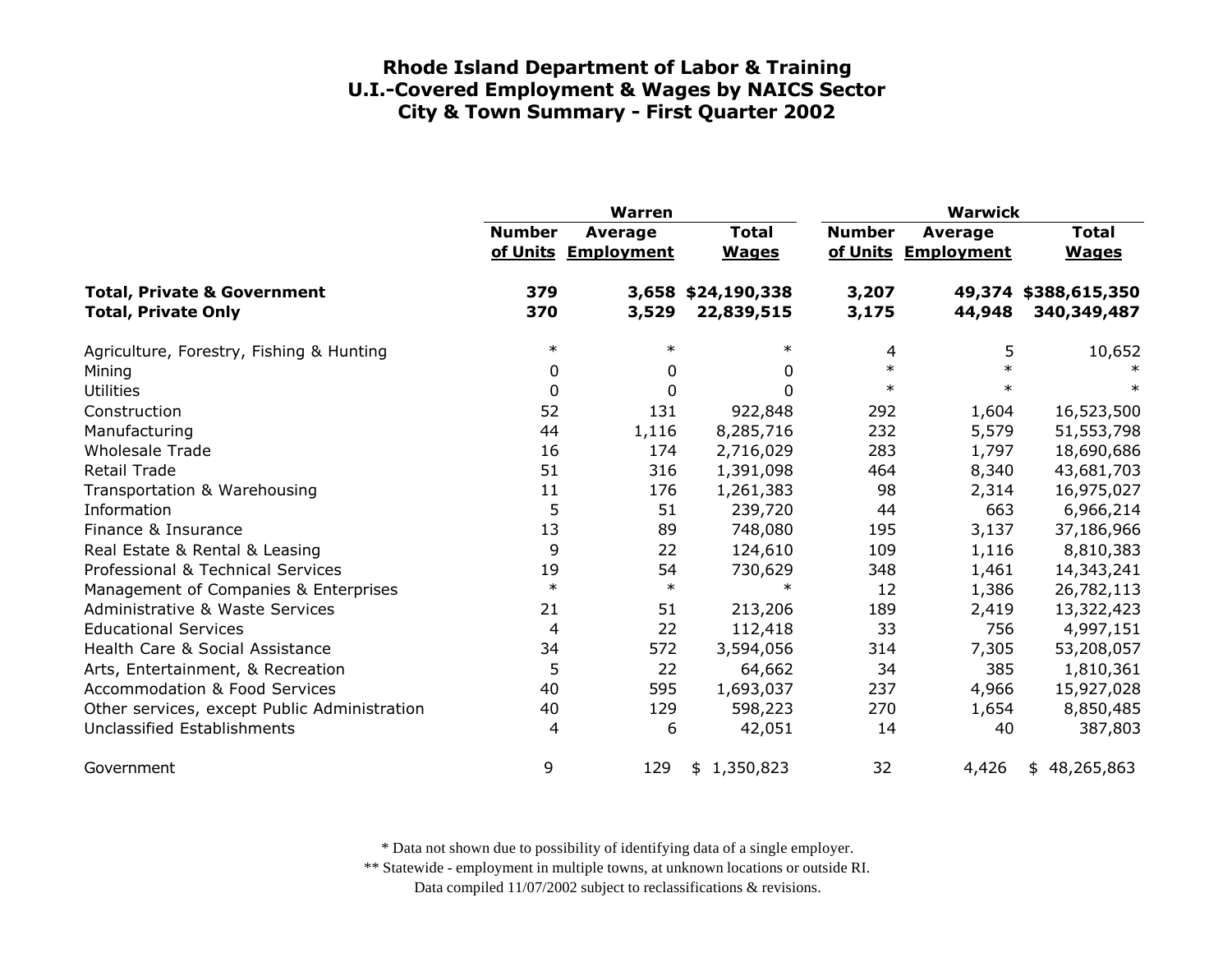|                                                                      | Westerly      |                                       |                                  | <b>West Greenwich</b> |                                       |                                  |
|----------------------------------------------------------------------|---------------|---------------------------------------|----------------------------------|-----------------------|---------------------------------------|----------------------------------|
|                                                                      | <b>Number</b> | <b>Average</b><br>of Units Employment | <b>Total</b><br><b>Wages</b>     | <b>Number</b>         | <b>Average</b><br>of Units Employment | <b>Total</b><br><b>Wages</b>     |
| <b>Total, Private &amp; Government</b><br><b>Total, Private Only</b> | 836<br>813    | 7,743                                 | 8,819 \$65,225,073<br>56,140,303 | 159<br>151            | 2,398                                 | 2,816 \$45,055,959<br>41,161,232 |
| Agriculture, Forestry, Fishing & Hunting                             | $\ast$        | $\ast$                                | $\ast$                           | $\ast$                |                                       | $\ast$                           |
| Mining                                                               | $\ast$        | $\ast$                                | $\ast$                           | 0                     | 0                                     | 0                                |
| <b>Utilities</b>                                                     | $\ast$        | $\ast$                                | $\ast$                           | 0                     | 0                                     | 0                                |
| Construction                                                         | 104           | 282                                   | 2,408,017                        | 35                    | 132                                   | 1,458,944                        |
| Manufacturing                                                        | 37            | 829                                   | 8,884,267                        | 12                    | 578                                   | 10,329,396                       |
| <b>Wholesale Trade</b>                                               | 24            | 59                                    | 752,347                          | 14                    | 231                                   | 3,287,055                        |
| <b>Retail Trade</b>                                                  | 133           | 1,861                                 | 9,680,872                        | 8                     | 66                                    | 256,720                          |
| Transportation & Warehousing                                         | 10            | 39                                    | 199,003                          | 8                     | 146                                   | 1,077,057                        |
| Information                                                          | 12            | 234                                   | 2,404,783                        | $\ast$                | $\ast$                                | ∗                                |
| Finance & Insurance                                                  | 30            | 510                                   | 6,418,898                        | 5                     | 25                                    | 741,559                          |
| Real Estate & Rental & Leasing                                       | 18            | 143                                   | 631,778                          | 6                     | 11                                    | 59,221                           |
| Professional & Technical Services                                    | 67            | 196                                   | 1,481,623                        | 14                    | 979                                   | 23,028,540                       |
| Management of Companies & Enterprises                                | 0             | 0                                     | 0                                | $\Omega$              | 0                                     | $\Omega$                         |
| Administrative & Waste Services                                      | 44            | 85                                    | 486,311                          | 13                    | 23                                    | 152,899                          |
| <b>Educational Services</b>                                          | 8             | 34                                    | 216,515                          | $\ast$                | $\ast$                                |                                  |
| Health Care & Social Assistance                                      | 102           | 1,939                                 | 16,545,762                       | 8                     | 57                                    | 252,387                          |
| Arts, Entertainment, & Recreation                                    | 27            | 116                                   | 723,183                          | $\ast$                | $\ast$                                | $\ast$                           |
| <b>Accommodation &amp; Food Services</b>                             | 95            | 967                                   | 3,311,803                        | 11                    | 117                                   | 286,624                          |
| Other services, except Public Administration                         | 91            | 419                                   | 1,767,016                        | 10                    | 21                                    | 88,523                           |
| Unclassified Establishments                                          | 5             | 10                                    | 68,838                           | 0                     | $\Omega$                              | 0                                |
| Government                                                           | 23            | 1,076                                 | \$9,084,770                      | 8                     | 418                                   | \$3,894,727                      |

\* Data not shown due to possibility of identifying data of a single employer.

\*\* Statewide - employment in multiple towns, at unknown locations or outside RI.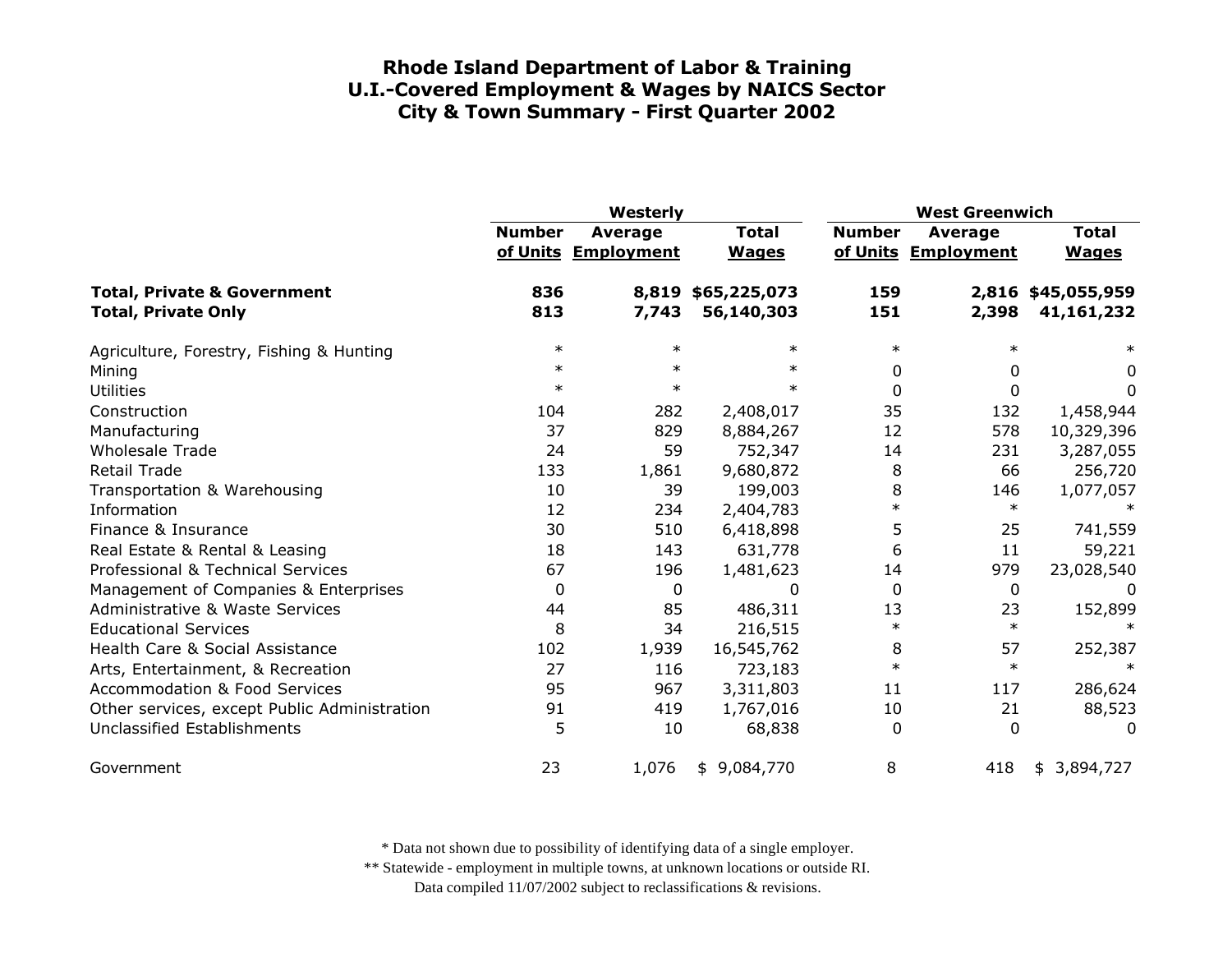|                                                                      | <b>West Warwick</b> |                                |                                  | Woonsocket    |                                       |                                     |
|----------------------------------------------------------------------|---------------------|--------------------------------|----------------------------------|---------------|---------------------------------------|-------------------------------------|
|                                                                      | <b>Number</b>       | Average<br>of Units Employment | <b>Total</b><br><b>Wages</b>     | <b>Number</b> | <b>Average</b><br>of Units Employment | <b>Total</b><br><b>Wages</b>        |
| <b>Total, Private &amp; Government</b><br><b>Total, Private Only</b> | 632<br>616          | 7,739                          | 8,724 \$65,971,723<br>56,061,021 | 874<br>856    | 13,225                                | 14,899 \$126,186,404<br>110,392,490 |
| Agriculture, Forestry, Fishing & Hunting                             | $\ast$              | $\ast$                         | $\ast$                           | 0             | 0                                     | 0                                   |
| Mining                                                               | $\ast$              | $\ast$                         | $\ast$                           | 0             | $\Omega$                              | 0                                   |
| <b>Utilities</b>                                                     | 0                   | 0                              | $\Omega$                         | $\mathbf{0}$  | 0                                     | 0                                   |
| Construction                                                         | 83                  | 253                            | 1,568,991                        | 67            | 252                                   | 2,021,919                           |
| Manufacturing                                                        | 49                  | 1,881                          | 17,126,972                       | 96            | 2,001                                 | 16,758,809                          |
| <b>Wholesale Trade</b>                                               | 33                  | 355                            | 4,353,655                        | 58            | 399                                   | 3,668,960                           |
| <b>Retail Trade</b>                                                  | 105                 | 1,279                          | 7,829,439                        | 130           | 2,002                                 | 11,432,296                          |
| Transportation & Warehousing                                         | 14                  | 378                            | 2,680,517                        | 14            | 730                                   | 4,938,367                           |
| Information                                                          | 7                   | 546                            | 4,870,404                        | 5             | 56                                    | 592,128                             |
| Finance & Insurance                                                  | 18                  | 412                            | 4,315,224                        | 32            | 239                                   | 2,578,822                           |
| Real Estate & Rental & Leasing                                       | 18                  | 63                             | 328,773                          | 33            | 317                                   | 2,573,660                           |
| Professional & Technical Services                                    | 38                  | 165                            | 1,976,333                        | 67            | 203                                   | 1,733,922                           |
| Management of Companies & Enterprises                                | $\ast$              | $\ast$                         | $\ast$                           | 5             | 1,600                                 | 32,949,006                          |
| <b>Administrative &amp; Waste Services</b>                           | 31                  | 332                            | 782,040                          | 37            | 242                                   | 2,191,962                           |
| <b>Educational Services</b>                                          | 9                   | 71                             | 349,771                          | 8             | 351                                   | 2,500,933                           |
| Health Care & Social Assistance                                      | 47                  | 675                            | 4,721,317                        | 101           | 3,082                                 | 20,947,603                          |
| Arts, Entertainment, & Recreation                                    | 11                  | 49                             | 386,349                          | 7             | 88                                    | 407,088                             |
| <b>Accommodation &amp; Food Services</b>                             | 62                  | 872                            | 2,402,129                        | 94            | 1,133                                 | 3,008,230                           |
| Other services, except Public Administration                         | 87                  | 404                            | 1,939,702                        | 98            | 526                                   | 2,080,085                           |
| Unclassified Establishments                                          | 1                   | 0                              | 0                                | 4             | 4                                     | 8,700                               |
| Government                                                           | 16                  | 985                            | 9,910,702<br>\$                  | 18            | 1,674                                 | \$15,793,914                        |

\* Data not shown due to possibility of identifying data of a single employer.

\*\* Statewide - employment in multiple towns, at unknown locations or outside RI.